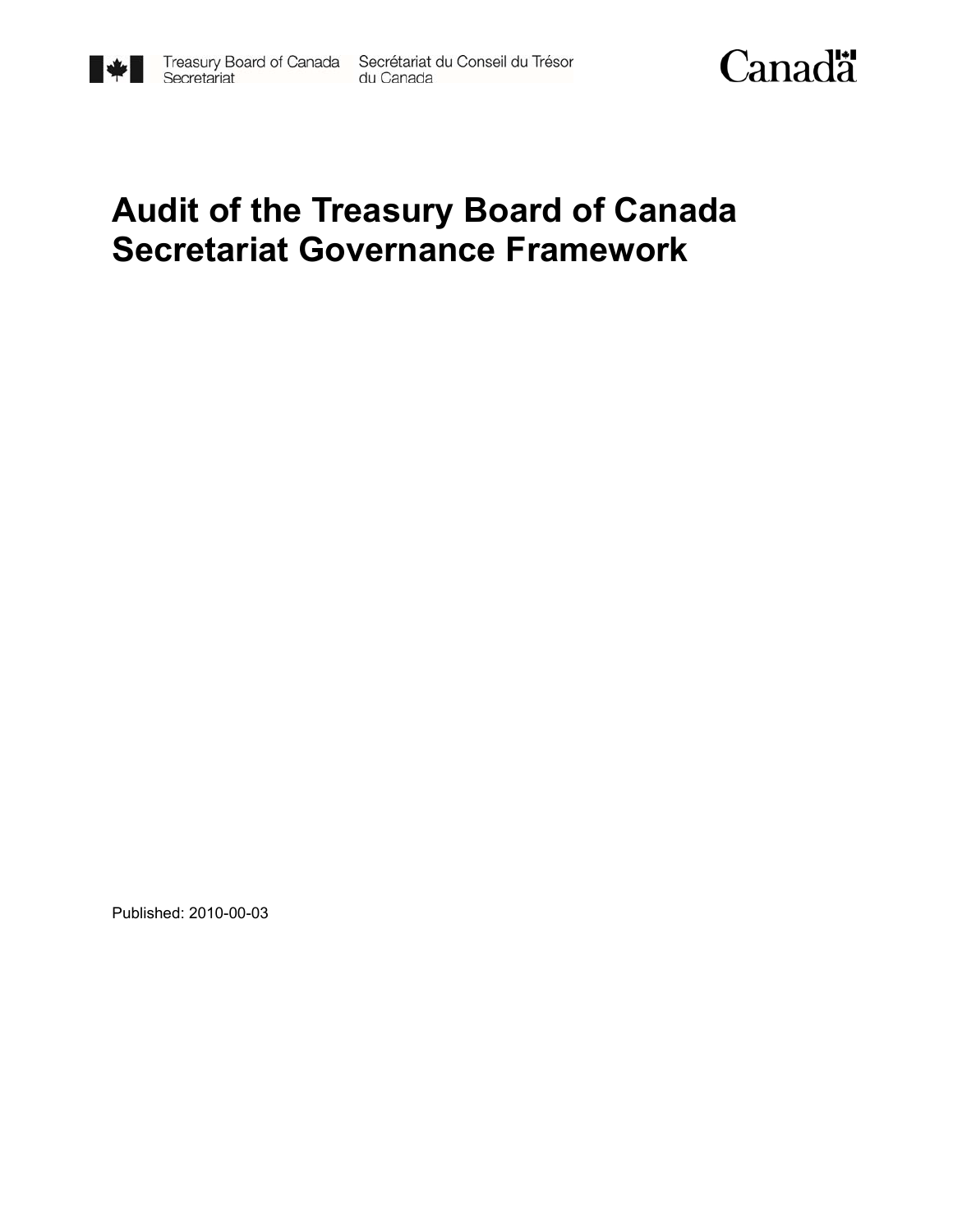© Her Majesty the Queen in Right of Canada, represented by the President of the Treasury Board, 2010

Published by Treasury Board of Canada, Secretariat 90 Elgin, Ottawa, Ontario, K1A 0R5, Canada

Catalogue Number: BT22-201/2010E-PDF ISBN: 978-0-660-25469-2

This document is available on the Government of Canada website, Canada.ca

This document is available in alternative formats upon request.

Aussi offert en français sous le titre : Vérification du cadre de gouvernance de Secrétariat du Conseil du Trésor du Canada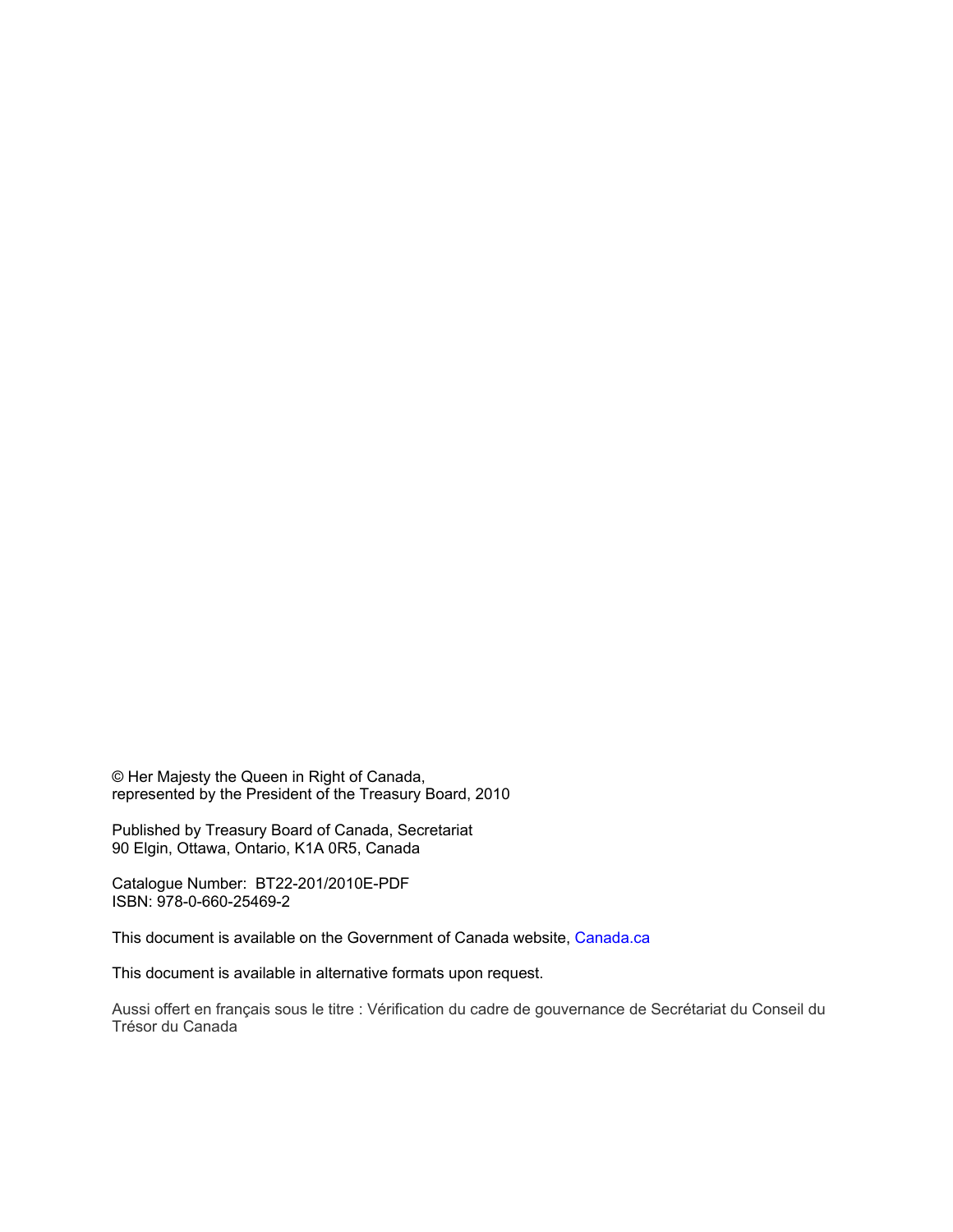

# **Audit of the Treasury Board of Canada Secretariat Governance Framework**

**Audit of the Treasury Board of Canada Secretariat Governance Framework**

# **Table of Contents**

**Assurance Statement Executive Summary 1. Background** 1.1 Governance defined and internal audit's role in governance 1.2 Treasury Board of Canada Secretariat governance structure **2. Audit Details** 2.1 Authority for the audit 2.2 Reasons for the audit 2.3 Audit objective 2.4 Audit scope 2.5 Audit criteria 2.6 Approach and methodology **3. Audit Results Overall Conclusion Audit Recommendations Appendix 1: Audit Criteria Appendix 2: Management Action Plan Appendix 3: The Secretariat's Integrated Planning Cycle Appendix 4: List of Acronyms**

# **Assurance Statement**

The Internal Audit and Evaluation Bureau has completed an audit of the governance framework of the Treasury Board of Canada Secretariat (the Secretariat). The objective of the audit was to assess the adequacy and effectiveness of the Secretariat's governance framework. Specifically, the audit assessed the extent to which the governance framework is aligned with the Secretariat's mandate and priorities and supports the development of the Secretariat's strategic direction, its decision-making processes, as well as accountability and continuous improvement.The audit approach and methodology followed the *Internal Auditing Standards for the Government of Canada* and the Institute of Internal Auditors' *International Standards for the Professional Practice of Internal Auditing.*A comprehensive approach, encompassing a broad spectrum of governance aspects and best practices, was adopted to help provide value to the Secretariat*.*

The examination was conducted from January to October 2009 and covered the governance framework that was in place at the Secretariat between January 1, 2008, and June 30, 2009. Consideration was also given to changes made to the governance framework between July and October 2009.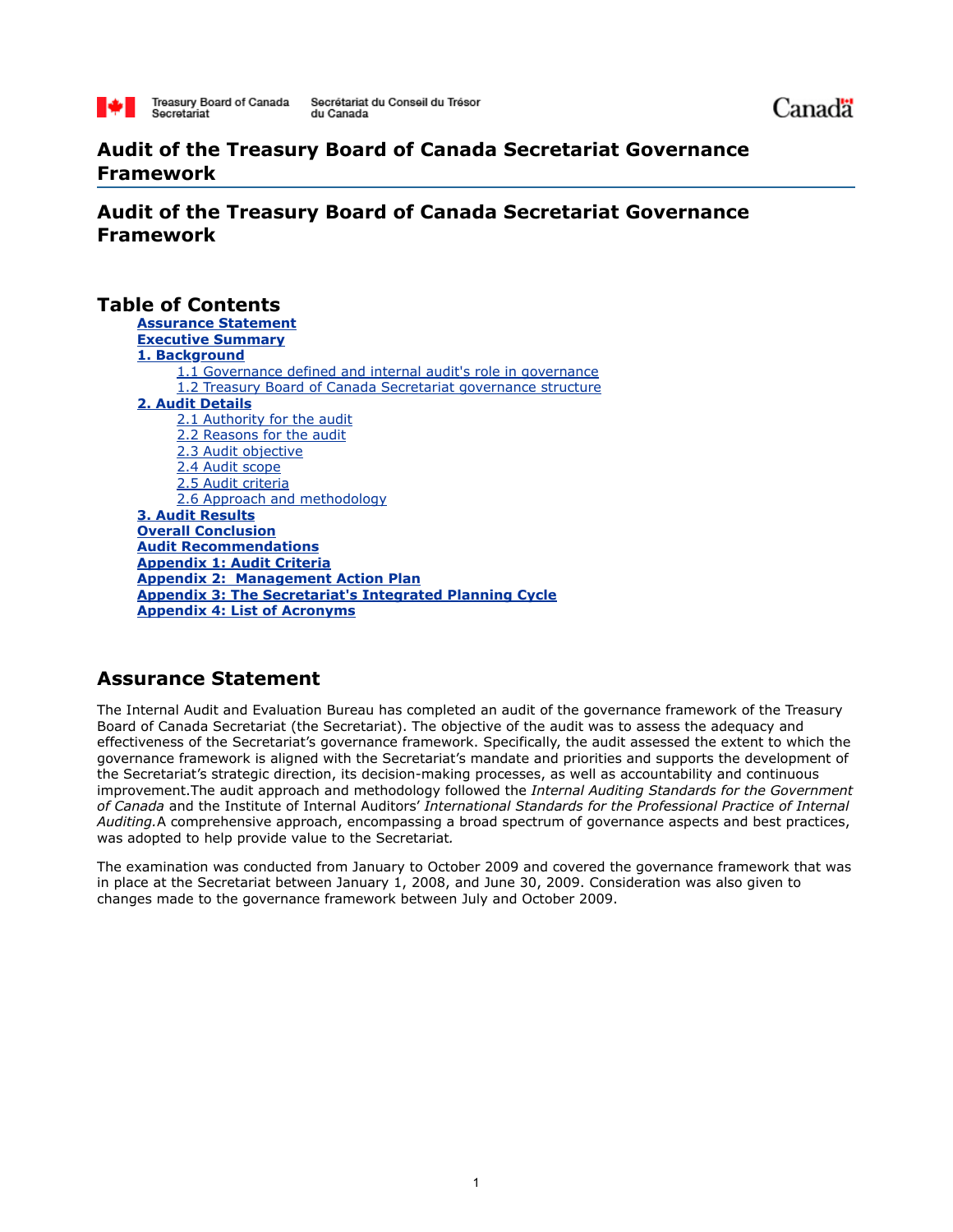The audit consisted of interviews, documentation review, and a survey of all Secretariat executives who are members of a governance committee. In addition, a special working session on governance was held with members of the Executive Committee (EXCO) on September 14, 2009, to supplement the audit team's understanding of the survey results. The observations made in this report are based on the results of the audit procedures conducted on the evidence gathered, which is sufficient to provide senior management with reasonable assurance of the audit's results.

We conclude with a reasonable level of assurance that the Secretariat's governance framework is well established and generally working as intended. The structures and processes in place adequately address the Secretariat's needs for effective governance. A number of areas to further enhance governance have been identified and are outlined in this report.

In the professional judgment of the Chief Audit Executive, sufficient and appropriate audit procedures have been conducted and evidence has been gathered to support the accuracy of the opinion provided in this report. The opinion is based on a comparison of the conditions, as they existed at the time of the audit, against preestablished audit criteria. The opinion is applicable only to the entities examined and for the time period specified.

# **Executive Summary**

# **Background**

Governance refers to how an organization makes and implements decisions. In the public sector, it is about senior managers having knowledge of the internal and external environment, using this knowledge to establish an overall strategic direction for the department based on its mandate and priorities, and putting systems and controls in place that will contribute to the achievement of priorities and objectives.

The Secretariat is a central agency of the Government of Canada and the administrative arm of Treasury Board. The Secretariat's mandate is to support Treasury Board with respect to its three main roles: management office role, budget office role and people management role.

The Secretariat has strived to take an approach to governance that is flexible and able to adapt to its internal and external environment. As such, the governance structure has been continuously assessed and modified to ensure that it remains aligned to the Secretariat's operational and management requirements.

# **Objective and scope**

The objective of the audit was to assess the adequacy and effectiveness of the Secretariat's governance framework.

The audit's scope covered all significant aspects of the Secretariat's governance framework, including committees in place to deliver on its core mandate and priorities and to support its decision-making processes.

The audit did not include an assessment of the following:

- The Treasury Board Strategy Committee, which reviews Treasury Board submissions before they are submitted to the Treasury Board for approval;
- Treasury Board portfolio committees, such as the Public Service Management Advisory Committee; and
- Other Secretariat governance arrangements that are associated with the Secretariat's work, such as interdepartmental deputy minister-level committees.

## **Audit results**

**The governance structure supports the overall execution of the Secretariat's core mandate and priorities.** Strengths include its flexibility to adapt to organizational changes and its strong support of Treasury Board's management office role. Opportunities for improvement include:

- Greater committee strategic planning and agenda management to ensure the Secretariat provides balanced and appropriate support to each of Treasury Board's main roles; and
- Continued integration of the Office of the Chief Human Resources Officer into the governance framework.

**The governance framework supports and facilitates strategic direction setting.** Strengths include the development and communication of the strategic direction as well as alignment with key implementation mechanisms. Opportunities for improvement include:

- Greater integration of sector business and human resources plans into the overall strategic direction; and
- **Completion of the Integrated Business Plan.**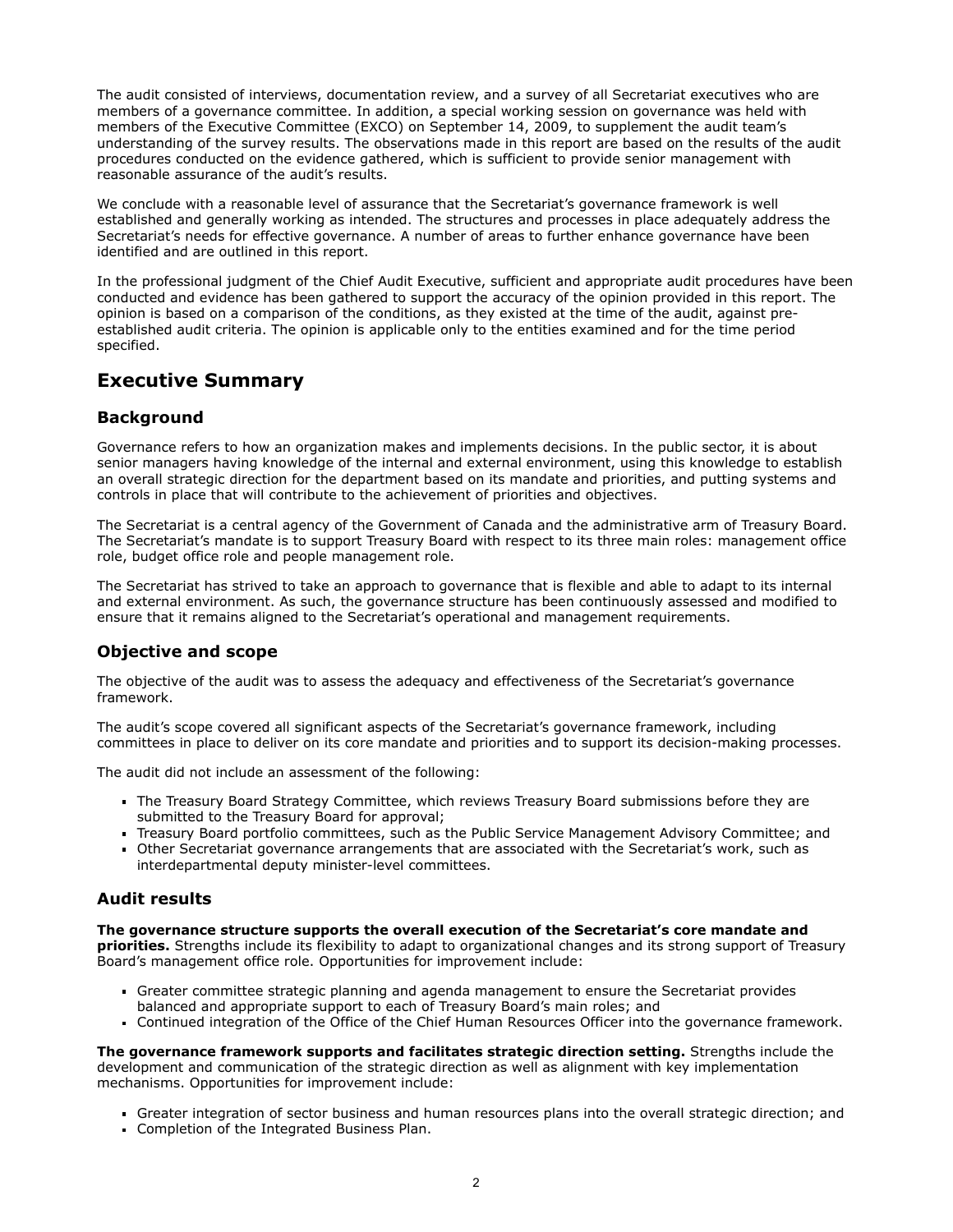#### **The governance framework enables transparent, effective and efficient decision making in most**

**respects.** Strengths include effective communication and cohesiveness among Executive Committee members, which allows for a clear understanding of their roles and responsibilities. Opportunities for improvement include:

- More effective communication of decisions and decision-making processes to Secretariat staff below the executive management level;
- More effective and efficient use of the Directors Coordinating Committee; and
- Greater integration and discussion of risks across committees.

#### **The governance framework supports accountability and continuous improvement.** Opportunities for improvement include:

- More effective communication of the processes and accountabilities of key governance committees to Secretariat staff below the executive management level; and
- Incorporating self-assessments into the ongoing activities of all committees.

# **Overall Conclusion**

Overall, the Secretariat's governance framework is well established and generally working as intended. The structures and processes in place adequately address the Secretariat's needs for effective governance. A number of recommendations to further enhance governance are outlined below.

# **Audit Recommendations**

It is recommended that the Secretariat:

- 1. Implement mechanisms to further enhance governance committee planning, with emphasis on stakeholder engagement, forward agenda management and linkages among the various committees;
- 2. Improve overall communication of senior management decisions to Secretariat staff with emphasis on the following:
	- Improving Executive Committee (EXCO) members' communication to staff of EXCO discussions and debriefs; and
	- Maintaining up-to-date records of discussion for the committees that currently have information posted on InfoSite;
- 3. Revisit the role of the Directors Coordinating Committee (DCC) and its relationship to the senior-level governance committees with a view to enhancing the efficiency, effectiveness and communication of DCC outcomes; and
- 4. Continue the integration of risk management principles into the governance framework to ensure that risk is adequately considered in the decision-making process.

#### **A management action plan has been developed by the Secretariat and is presented in Appendix 2.**

# **1.Background**

## **1.1 Governance defined and internal audit's role in governance**

#### **What is governance?**

There is no single, comprehensive, universally accepted definition of organizational governance. The following definition of public sector governance from the Institute of Internal Auditors (IIA) served as the basis of the audit:

"Public sector governance encompasses the policies and procedures used to direct an organization's activities to provide reasonable assurance that objectives are met and that operations are carried out in an ethical and accountable manner."[\[1\]](http://www.tbs-sct.gc.ca/report/orp/2010/agf-acg03-eng.asp#ftn1)

*Governance refers to how an organization makes and implements decisions.*

Source: Institute of Internal Auditors

While the IIA recognizes that no single governance model applies to public sector organizations, it set out certain common principles of governance that could reasonably be expected of public sector organizations. Specifically, these include setting direction, overseeing results, correcting course and reporting on accountability. In keeping with these principles, governance can be summarized as senior managers having knowledge of the internal and external environment, using this knowledge to establish an overall strategic direction for the department based on its mandate and priorities, and putting systems and controls in place that will contribute to the achievement of priorities and objectives.

#### **What is internal audit's role in governance?**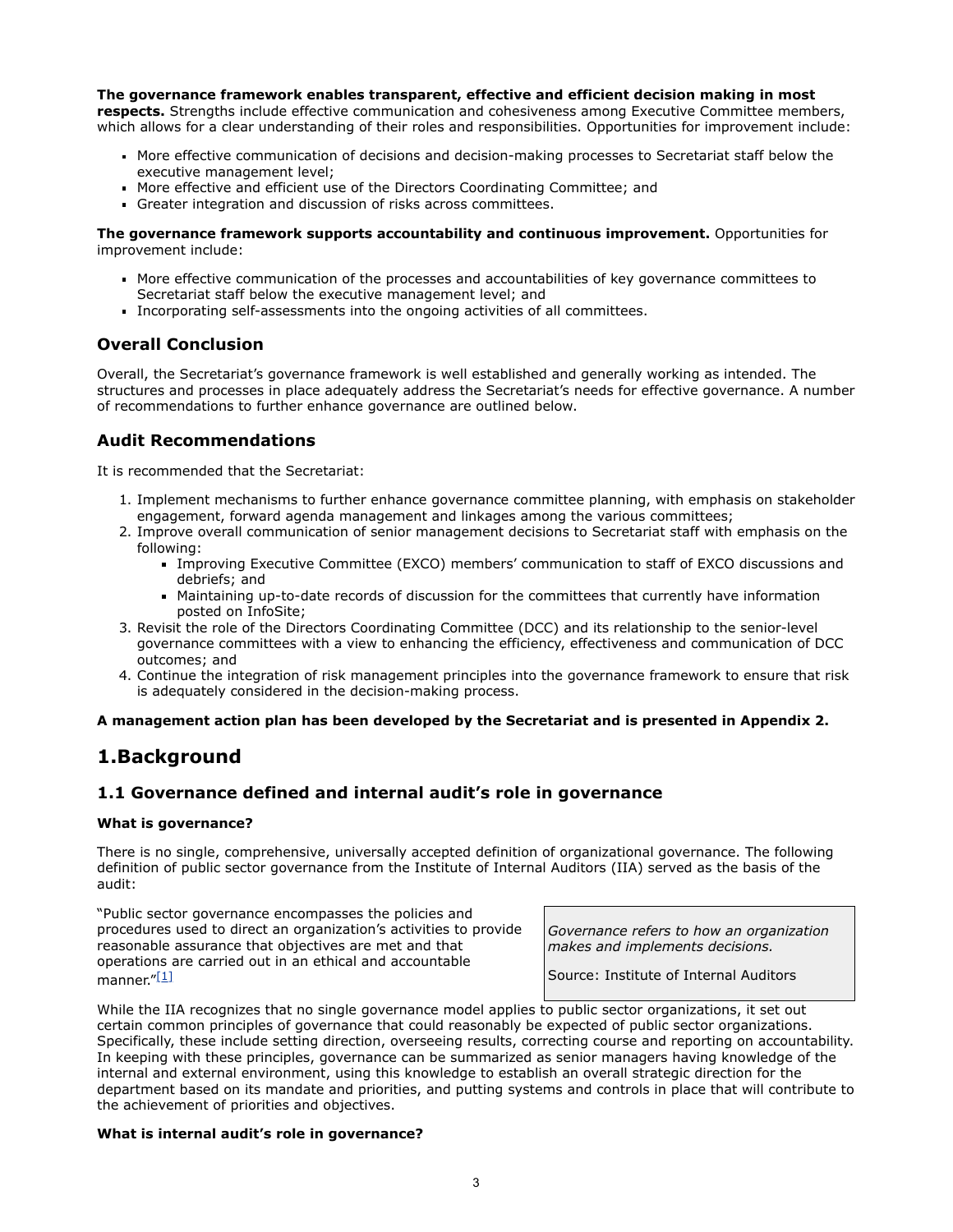Internal audit can provide independent, objective assessments of the appropriateness of the organization's governance structure and the operational effectiveness of specific governance activities. As such, internal audits act as catalysts for change, helping to identify areas needing improvement to enhance the organization's governance structures and practices.

## **1.2 Treasury Board of Canada Secretariat governance structure**

The Secretariat is a central agency of the Government of Canada and has a broad mandate with a wide spectrum of roles and responsibilities. While the Secretariat is defined as a government department under the *Financial Administration Act*, its primary function is to improve whole-of-government operations. As such, the Secretariat's mandate is to support Treasury Board with respect to its three main roles: management office role, budget office role and people management role.

The foundation of the current governance structure was put in place in May 2005. The governance structure has evolved over the past four years and now reflects current-day operational and management requirements.

The Secretariat has strived to take an approach to governance that is flexible and able to adapt to its internal and external environment. The governance structure has been continuously modified to ensure that it remains aligned to the Secretariat's operational and management needs. The following diagram illustrates the current structure as of October 31, 2009.



#### **Diagram 1: The Secretariat's Governance Structure**

#### **[Diagram 1: Text version](http://www.tbs-sct.gc.ca/report/orp/2010/agf-acg-txt-eng.asp#diag1)**

#### **[Diagram 1: Display full size graphic](http://www.tbs-sct.gc.ca/report/orp/2010/image/image001-eng.gif)**

(Source: Priorities and Planning)

Two main committees, the Senior Executive Committee (SEC) and the Executive Committee (EXCO), are found at the top of the current governance structure, with the following three assistant secretary–level committees directly feeding into the decision-making process: the Management Infrastructure Committee (MIC), the Policy and Oversight Committee (POC) and the Change Management Committee (CMC).

The Committee Secretariat, which is housed within the Priorities and Planning sector (P&P), manages all aspects of the Secretariat's governance committees.

**Senior Executive Committee (SEC)**. This committee is composed of the senior executive: the Secretary, Associate Secretary, Chief Human Resources Officer and Comptroller General. SEC serves as the point of integration for the work of the governance committees. It makes final decisions on policy recommendations from the assistant secretary–level committees and other committees as required. (4 members)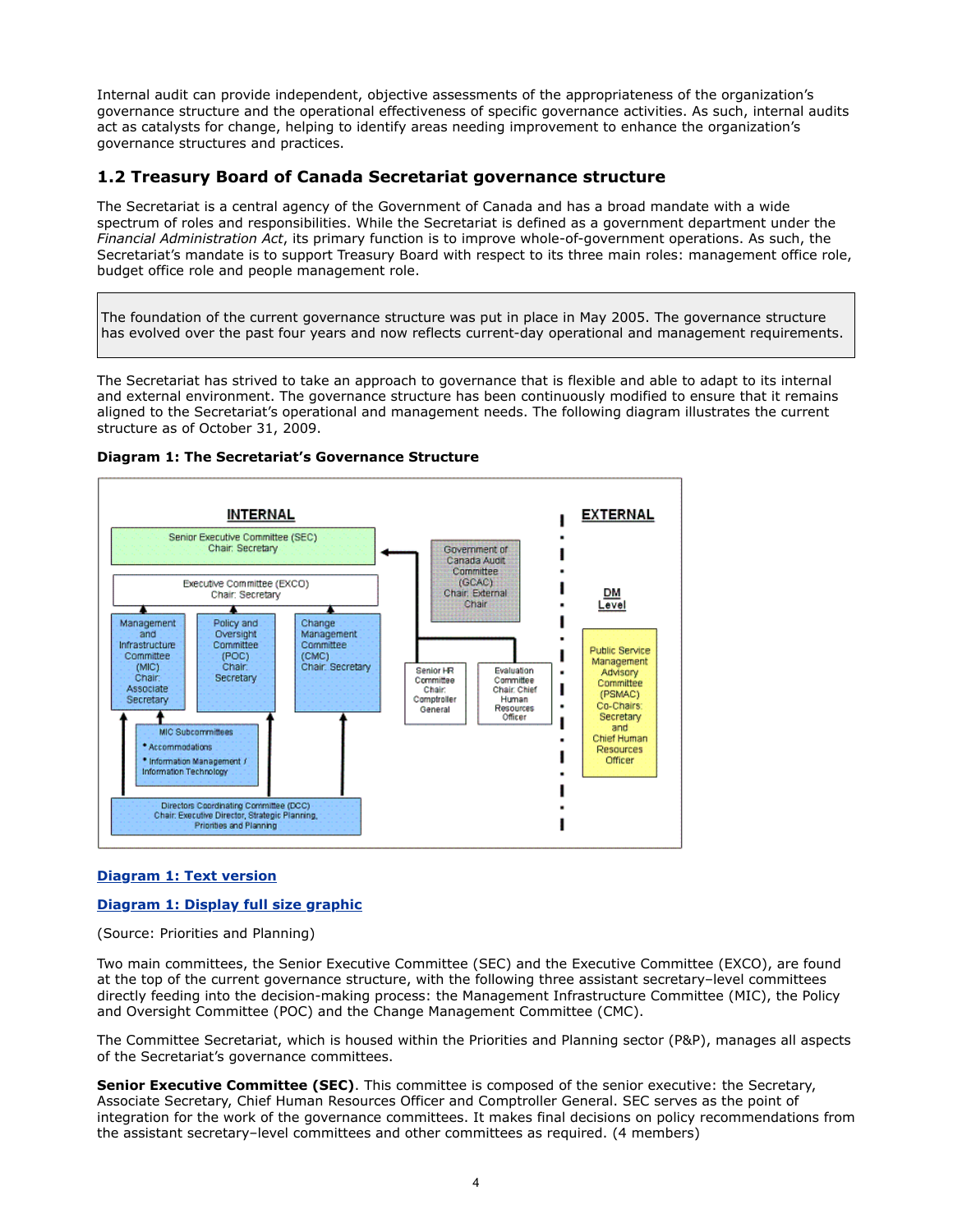**Executive Committee (EXCO)**. This committee, consisting of all senior executives and assistant secretary– level executives, serves as a forum for updates on deputy minister–level committees and for the exchange of information between executives. (27 members)

#### **Committees directly supporting SEC and EXCO**

**Management Infrastructure Committee (MIC)**.This assistant secretary–level committee supports the Secretariat's internal services program activity. MIC currently has two subcommittees, composed of members from the assistant secretary and director general levels, which focus on specific areas of internal services such as information management/information technology (IM/IT) and accommodations. During the period of the audit, MIC also had a human resources (HR) subcommittee; however, its function was rolled into the Directors Coordinating Committee in October 2009. (15 members)

**Policy and Oversight Committee (POC)**. This assistant secretary-level committee supports the Secretariat's core mandate and priorities as they relate to Treasury Board's management office role, budget office role and people management role. (13 members)

**Change Management Committee (CMC)**. This assistant secretary–level committee provides overall leadership, strategic direction and advice on the implementation of the Secretariat's Change Agenda. (16 members)

**Senior HR Committee (SHRC)**. This committee, composed of members from the assistant secretary and director general levels, is responsible for recommendations and decisions on high-risk HR transactions or on transactions having horizontal impacts on the Secretariat as a whole. (7 members)

**Evaluation Committee**. This committee, composed of members from the assistant secretary and director general levels, oversees the Secretariat's evaluation matters. The committee started out as a subcommittee of POC and has since become a committee that reports to SEC. (8 members)

#### **Committee supporting assistant secretary–level committees**

**Directors Coordinating Committee (DCC)**. This director general–level committee provides direction and advice on items destined for the assistant secretary–level committees. (27 members)

#### **External committees**

**Government of Canada Audit Committee (GCAC)**. The audit committee consists of two streams: Stream 1, which functions as a departmental audit committee similar to other audit committees in government, and Stream 2, which functions as an advisory body to the Comptroller General. The committee is composed of three $[2]$  external members (including the chair), and the Secretary of the Treasury Board is an ex-officio member. (5 members)

**Public Service Management Advisory Committee (PSMAC)**. This is an external deputy minister–level committee that provides advice on the advancement of the Government of Canada's management agenda. (35 members)

#### **Sector-specific committees**

Because the committees described below are sector-specific and the Committee Secretariat does not deem them to be part of the Secretariat's governance structure, they were not included in the governance structure diagram. Nevertheless, they were considered in the audit because their role and importance in dealing with organization-wide issues was highlighted during the audit planning phase.

**Program Sector Assistant Secretaries (PSAS)**. This committee, consisting of the assistant secretaries from the program sectors, coordinates program sector input to the assistant secretary–level governance committees. (9 members)

**Program Sector Director Generals (PDG)**. This director general–level committee, a subcommittee of PSAS, facilitates consultation and information sharing. (21 members)

# **2.Audit Details**

# **2.1 Authority for the audit**

The audit of the Secretariat's governance framework is part of the approved *Treasury Board of Canada Secretariat Three-Year Risk-Based Audit Plan 2009–12*.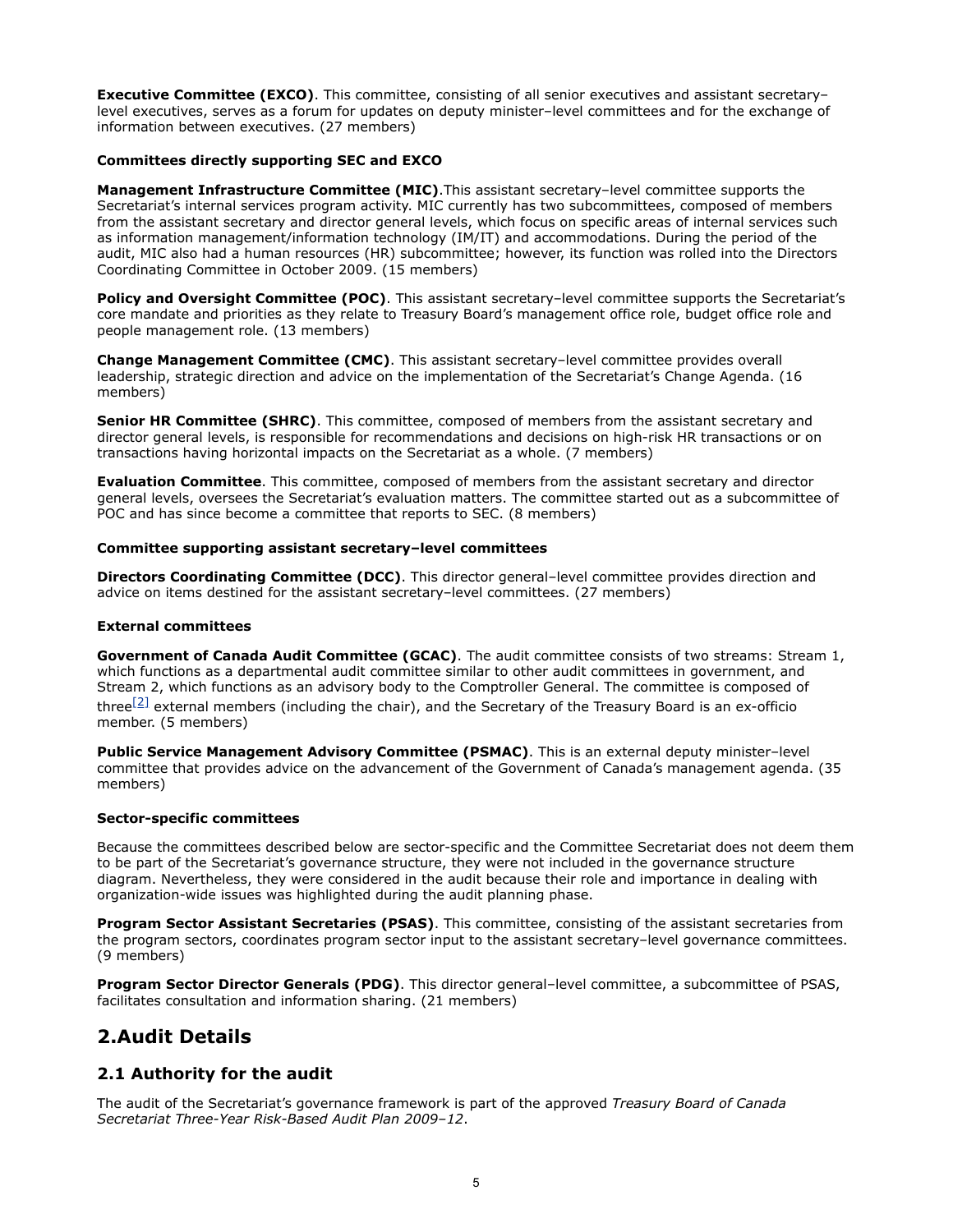# **2.2 Reasons for the audit**

The Treasury Board *Policy on Internal Audit* emphasizes the important role that the internal audit function has within the federal government in terms of providing assurance on risk management, internal controls and governance processes.

Organizational governance is an important element in several key Secretariat-wide initiatives, such as the Policy Suite Renewal initiative and the Management Accountability Framework. As well, governance bodies and senior management oversight are essential components in the overall management and mitigation of the key risks identified in the Secretariat's *2009–10 Corporate Risk Profile*. Given the requirements of the *Policy on Internal Audit* and the significance of organizational governance to the Secretariat in fulfilling its mandate, the conduct of an audit of the governance framework was identified in the Risk-Based Audit Plan 2009–12.

# **2.3 Audit objective**

The objective of the audit was to assess the adequacy and effectiveness of the Secretariat's governance framework. Specifically, the audit assessed the extent to which the governance framework is aligned with the Secretariat's mandate and priorities and supports the development of the Secretariat's strategic direction, its decision-making processes, as well as accountability and continuous improvement.

The audit focussed on the following areas:

- 1. Does the governance framework support the execution of the Secretariat's core mandate and priorities?
- 2. Does the governance framework support and facilitate strategic direction setting?
- 3. Does the governance framework facilitate transparent, effective and efficient decision making?
- 4. Does the governance framework support accountability and continuous improvement?

## **2.4 Audit scope**

The audit's scope covered all significant aspects of the Secretariat's governance framework, including committees in place to deliver on its core mandate and priorities and to support the decision-making process.

The following committees were fully included in the audit's scope: SEC, EXCO, MIC (and related subcommittees), POC, CMC, DCC and SHRC. Certain committees – GCAC, the Evaluation Committee, PSAS and PDG – were partially included in the audit's scope and their examination was limited to analyzing linkages with the other governance committees.

The audit also examined the role of champions who lead specific Secretariat-wide initiatives and the linkages between performance management agreements and the integrated planning framework.

The examination was conducted from January to October 2009 and covered the governance framework in place between January 1, 2008, and June 30, 2009. Consideration was also given to the following changes made to the governance framework between July and October 2009:

- The introduction of EXCO week-ahead meetings to provide a forum for discussing short-term priorities, issues and operational risks;
- Integration of OCHRO business into the Secretariat's governance structure;
- Modifications to the chair and membership of the various committees;
- The performance of the POC Moving Forward self-assessment exercise;
- Integration of MIC Human Resources committee functions into the DCC terms of reference; and
- The introduction of the Committee Secretariat's integrated committee planner to track agenda items.

The Management Action Plan presented in Appendix 2 outlines further changes that have been made to the governance framework since the beginning of the audit.

The audit did not include an assessment of:

- The Treasury Board Strategy Committee, which reviews Treasury Board submissions before they are submitted to the Treasury Board for approval;
- Treasury Board portfolio committees, such as PSMAC; and
- Other Secretariat governance arrangements that are associated with the Secretariat's work, such as interdepartmental deputy minister-level committees.

## **2.5 Audit criteria**

The risks identified during the planning phase of the audit helped determine the audit criteria, which were also based on the following sources: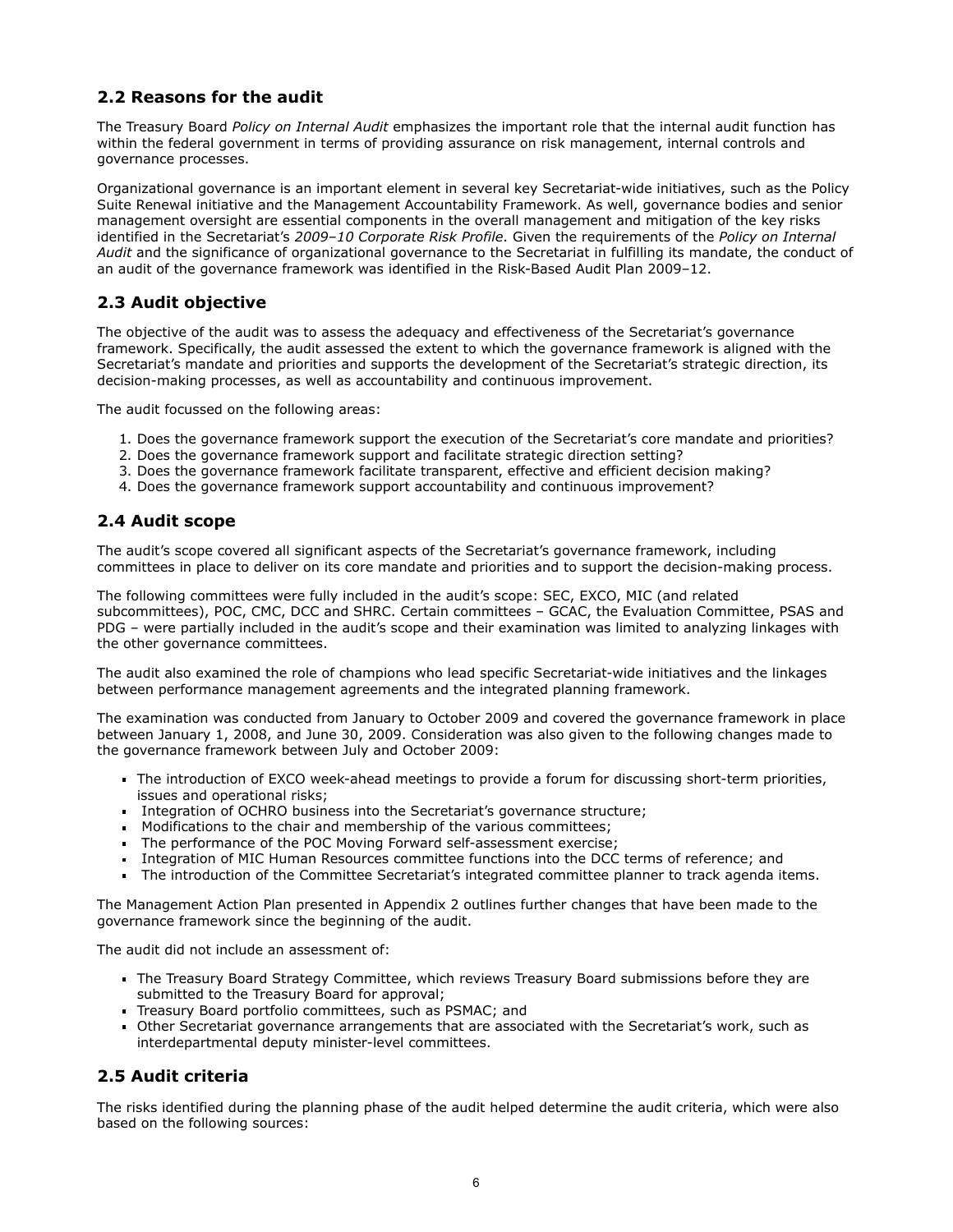- Office of the Comptroller General's Core Management Controls
- Management Accountability Framework (MAF) elements
- IIA's *Organizational Governance: Guidance for Internal Auditors*
- IIA's *The Role of Auditing in Public Sector Governance*
- Open Compliance and Ethics Group (OCEG) Corporate Governance Maturity Model

The audit's objectives and criteria, as well as an overall rating for each criterion, are presented in Appendix 1.

# **2.6 Approach and methodology**

The audit approach and methodology follows the *Internal Auditing Standards for the Government of Canada* and the IIA's *International Standards for the Professional Practice of Internal Auditing.* These standards require that the audit be planned and performed in such a way as to obtain reasonable assurance that audit objectives are achieved.

Limited examples of public sector governance audits were found during the planning phase of this audit. Consequently, much of the methodology was adapted from various sources, including IIA guidance on audits of governance, audits of governance conducted by other government departments and the Office of the Auditor General of Canada (where available), and governance-related documents from international sources (e.g. Australian National Audit Office guidance on public sector governance, UK governance principles). A comprehensive approach, encompassing a broad spectrum of governance aspects and best practices, was adopted to help provide value to the Secretariat.

The approach used to carry out the audit included the following:

- Documentation review (including committee terms of reference, agendas and records of discussion; the Secretariat's Program Activity Architecture and Corporate Risk Profile; and various accountability reports and monitoring instruments);
- Interviews with 18 of 23 EXCO members and with other key stakeholders;
- Survey of governance committee members at the senior management level and EXCO working session on governance; and
- Audit procedures based on the audit objectives and criteria outlined in Appendix 1.

# **3. Audit Results**

Each area of focus was assessed against audit objectives and related audit criteria. The audit results are presented by area of focus (an overall rating for each audit objective and criterion is presented in Appendix 1).

### **3.1 Area of Focus No. 1: Does the governance framework support the execution of the Secretariat's core mandate and priorities?**

#### **Conclusion**

The governance structure supports the overall execution of the Secretariat's core mandate and priorities. Strengths include its flexibility to adapt to organizational changes and its strong support of Treasury Board's management office role. Opportunities for improvement include:

- Greater committee strategic planning and agenda management to ensure the Secretariat provides balanced and appropriate support to each of Treasury Board's main roles; and
- Continued integration of the Office of the Chief Human Resources Officer into the governance framework.

Detailed audit results in support of this conclusion are presented by audit objective.

3.1.1 It was expected that the governance structure would support the Secretariat's mandate and priorities as they relate to Treasury Board's management office role, budget office role and people management role.

#### **Management office role**

To deliver on the Government of Canada's management agenda, the Secretariat promotes improved management performance as well as develops policies and sets priorities to support prudent and effective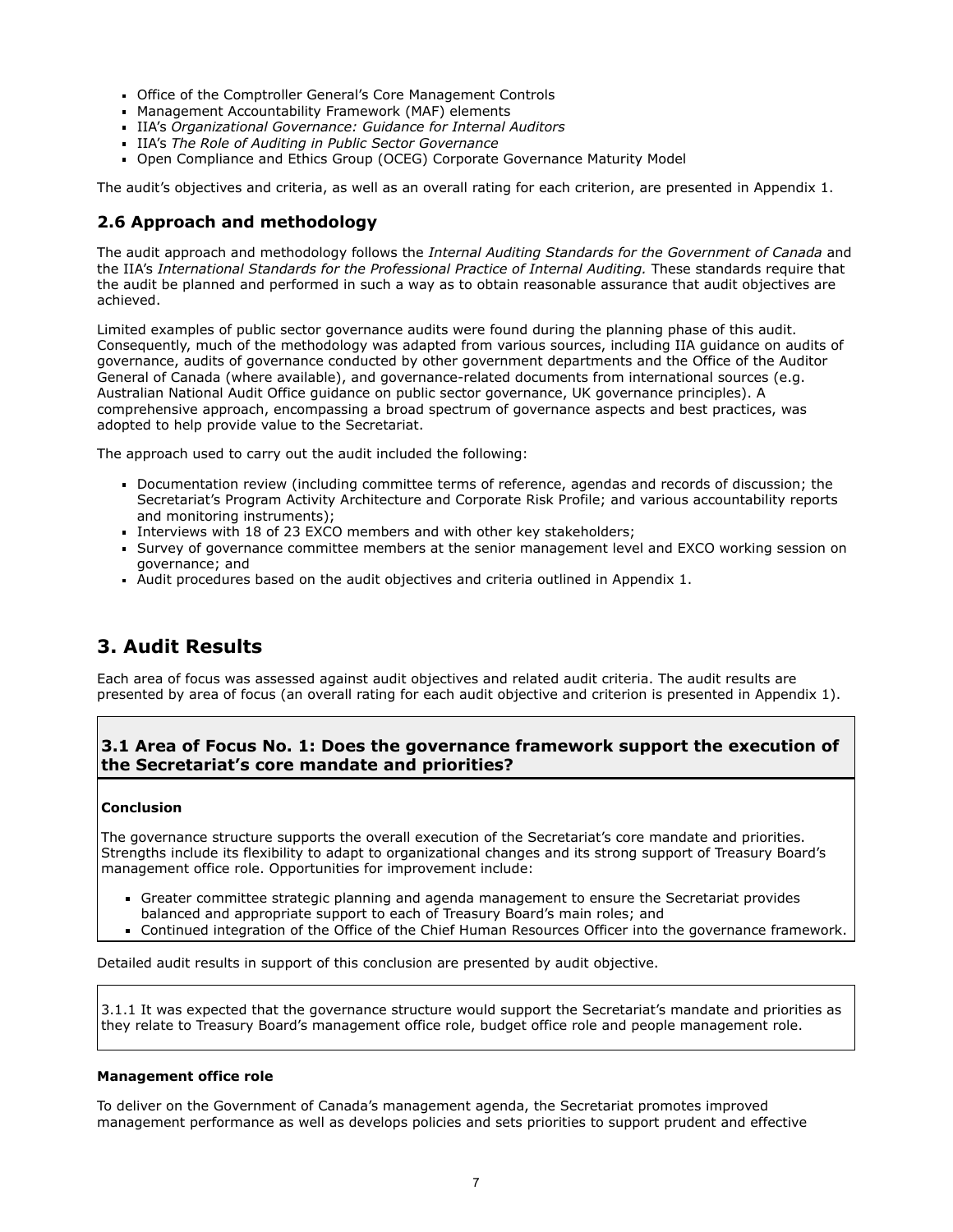management across government.

We found that the governance structure strongly supports the Secretariat's mandate and priorities relating to the management office role.

In our review of governance committee agendas, we found evidence of the management office role reflected in POC agendas. It represented 65 per cent (59 out of 91) of all items brought before the committee.

POC was successful in progressing key priorities such as policy suite renewal, the lessening of the web of rules and reporting burden, MAF improvements and public service renewal. Each of these priority areas has a direct impact on the strategic and day-to-day management priorities across all departments and agencies in the public sector. In addition, 75 per cent of the governance committee executives surveyed agreed that the governance structure supported the Secretariat's mandate and priorities relating to the management office role.

#### **Budget office role**

One of the Secretariat's main functions is to manage and oversee government expenditures and recommend Treasury Board approval of government departments' spending plans. The budget office role promotes good financial management practices across government to ensure that financial activities are carried out effectively and efficiently.

We found that the current governance structure supports, in most aspects, the Secretariat's mandate relating to Treasury Board's budget office role. POC was instrumental in progressing key policies and guidance in this area. For example, during the period under audit, POC reviewed and recommended for approval a number of initiatives, including renewal of the Office of the Comptroller General's Financial Management Policy Suite.

In our review of governance committee agendas, we found that 30 per cent (27 out of 91) of all items brought before POC were related to Secretariat activities that support Treasury Board's budget office role. In our survey of the governance committee executives, 70 per cent of respondents agreed that the priorities related to this area were supported by the governance framework. Executives who disagreed, however, indicated that the focus on the management office agenda crowded out budget office issues, which had an impact on strategic discussion in this area. EXCO members also shared this view. During our working session on governance, they identified a need for the Secretariat to take a more strategic approach to the management of priorities through improved overall committee strategic planning and individual committee management of agendas and forward agendas.

#### **People management role**

The Secretariat is responsible for supporting efforts across the federal public service to achieve strong leadership and a well-managed workforce and workplace.

The responsibilities for this function were split between the Secretariat and the Canada Public Service Agency (CPSA) prior to its integration into the Secretariat through the creation of the Office of the Chief Human Resources Officer (OCHRO) on March 2, 2009. OCHRO's responsibilities include the business and policy functions of the former CPSA and the functions within the Secretariat dealing with pensions and benefits, labour relations and compensation. Given these responsibilities and its current engagement with renewal of the HR policy suite, integrating OCHRO into the Secretariat's governance structure has been an important focus in recent months.

In assessing the extent to which the governance structure supports the people management role, the audit team reviewed the work of POC because of the formal support it provides to the people management role. For the period under audit, the governance structure was mostly effective in supporting the Secretariat's mandate and priorities relating to the people management role. People management issues made up only 5 per cent (5 out of 91) of the items on POC's agenda, which was partially due to the fact that for much of the period under audit, the former CPSA was responsible for key aspects of the government's people management priorities. According to our survey of governance committee executives, which was concluded 4 months after the creation of OCHRO was announced, 42 per cent of respondents indicated that the Secretariat's governance structure supported the people management role. The executives who disagreed felt that there was a greater degree of emphasis placed on issues related to the management office role than on those involving people management.

Results of the working session on governance confirmed that, while POC is the appropriate committee to deal with people management issues, there is a need for more strategic management of people management priorities through enhanced committee strategic planning and management of committee agendas and forward agendas.

#### **Program Activity Architecture (PAA)**

In early 2009, Secretariat senior officials reviewed the current PAA and its alignment with the governance structure. All sectors were involved in the endeavour, helping to shape and develop the revised PAA. Drafts of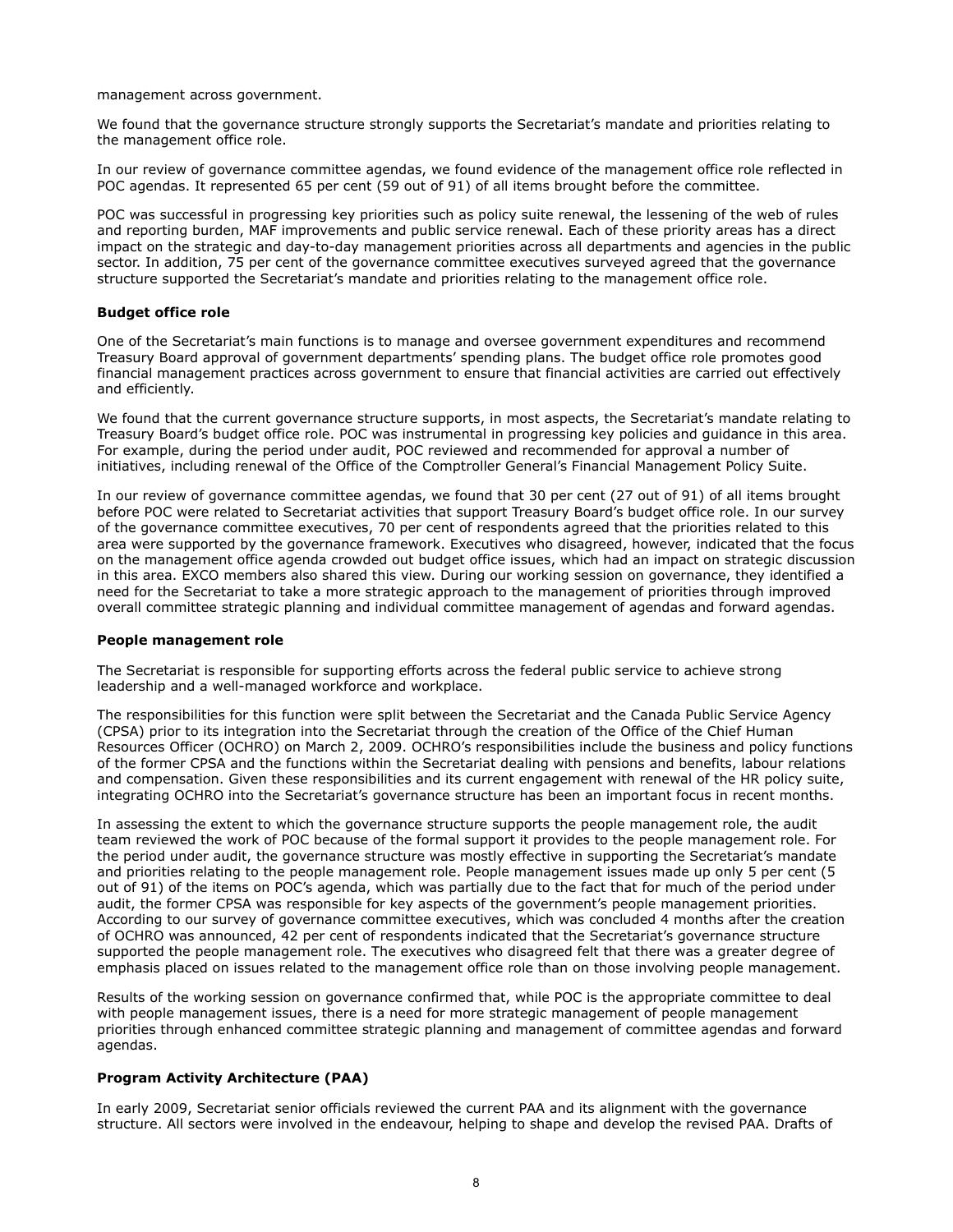the revised PAA were presented to the various committees for comment. The revised PAA was approved by SEC and was subsequently presented to EXCO to ensure that all sectors were informed of the changes and final approval of the new PAA. The committee structure is aligned with the new PAA as follows:

- POC's mandate supports the program activities of the Secretariat's PAA related to the Treasury Board's management office role, budget office role and people management role; and
- MIC's mandate supports the internal services program activity and the MIC subcommittees support the PAA's internal services subactivities.

Based on analysis of the current committee structure against the new PAA, it was determined that the governance framework remains aligned with the PAA.

### **3.2 Area of Focus No. 2: Does the governance framework support and facilitate strategic direction setting?**

#### **Conclusion**

The governance framework supports and facilitates strategic direction setting. Strengths include the development and communication of the strategic direction as well as alignment with key implementation mechanisms. Opportunities for improvement include:

- Greater integration of sector business and HR plans into the overall strategic direction; and
- Completion of the Integrated Business Plan (IBP).

Detailed audit results in support of this conclusion are presented by audit objective.

3.2.1 It was expected that the Secretariat's overall strategic direction would be developed and articulated and would be well understood throughout the Secretariat.

#### **Strategic direction**

The Secretariat's strategic direction is established and clearly articulated in its Report on Plans and Priorities (RPP) and supported by the following key documents:

- *Treasury Board of Canada Secretariat Human Resources Strategy 2008–11*
- *Government of Canada Management Agenda*
- *Towards Management Excellence Treasury Board Secretariat Strategic Direction*[\[3\]](http://www.tbs-sct.gc.ca/report/orp/2010/agf-acg03-eng.asp#ftn3)

The Secretariat's strategic direction is well understood throughout the Secretariat:

- 83 per cent of the governance committee executives surveyed indicated that they were clear about the Secretariat's strategic direction; and
- 72 per cent of employees indicated that they could clearly explain the Secretariat's direction to others, according to the results of the 2008 Public Service Employee Survey.

3.2.2 It was expected that key management implementation mechanisms such as business plans, HR plans, executive Performance Management Agreements (PMA) and the use of champions would be aligned with the Secretariat's strategic direction.

Overall, the mechanisms used for putting the strategic direction into practice are effective. Further integration of business and HR planning, through implementation of the IBP, would enhance strategic alignment.

#### **Integrated planning process**

The Secretariat's IBP, a tool meant to complement the RPP $[4]$  and consolidate all sectors' objectives into one planning document, was still under development during the audit period. The implementation of an IBP is in line with best practices recommended by the Privy Council Office in its December 2008 *Report of the Expert Panel on Integrated Business and Human*

*Integrated planning goes hand in hand with building effective and cohesive organizations.*

Source: *Report of the Expert Panel on Integrated Business and Human Resources Planning in the Federal Public Service*, December 2008, Privy Council Office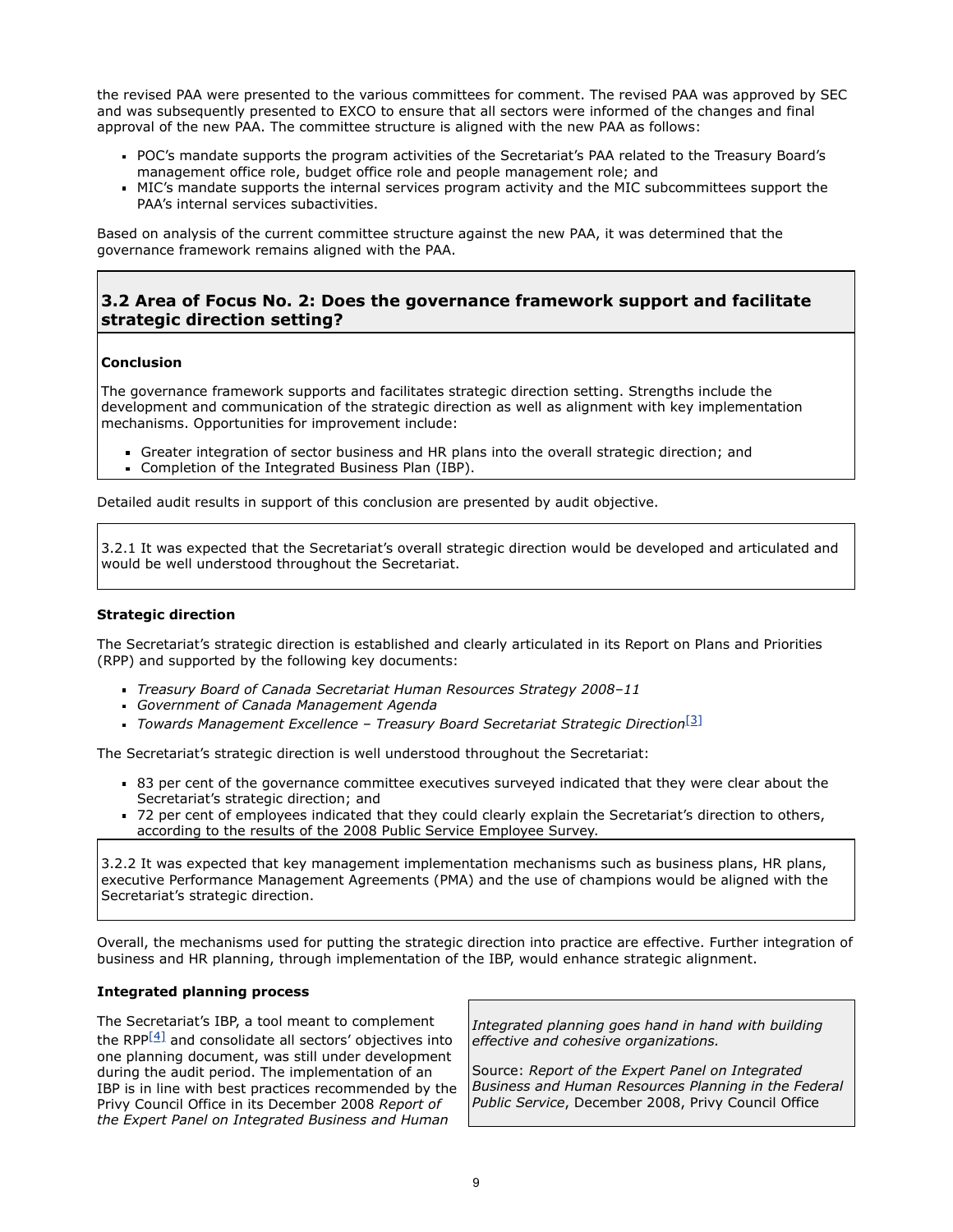*Resources Planning in the Federal Public Service*. The integrated planning cycle (illustrated in Appendix 3) demonstrates how the various components of business planning work in tandem.

Examination of the various components of the integrated planning cycle revealed the following: HR planning was integrated into the sectors' business planning process; PMAs had clear linkages to the operational strategic goals articulated in the RPP, the Change Agenda, the EXCO Charter and the Management Agenda; and the sectors' plans demonstrated linkages with the strategic direction.

In our review of HR planning, linkages between the sectors' HR plans and the Secretariat's HR priorities were found; however, these linkages could be strengthened with greater integration of the sectors' business and HR plans into the overall strategic direction.

#### **Champions**

Champions are a key mechanism for promoting Secretariat-wide initiatives that are not necessarily part of the integrated planning process.

- 75 per cent of survey respondents recognized their benefit.
- Champions provide leadership on a number of initiatives, including the official languages action plan, the values and ethics initiative and the Economics and Social Sciences Classification Conversion Project.
- The effectiveness of champions was demonstrated by the following:
	- Of the 17 champions, 10 presented at either SEC or EXCO;
	- 12 have an InfoSite presence (with varying degrees of information); and
	- All 17 used InfoSite to disseminate information to Secretariat employees.

Based on analysis of the key implementation mechanisms, it was determined that these mechanisms are aligned with the strategic direction.

3.2.3 It was expected that the Secretariat would demonstrate proactive management of key strategic decisions.

Overall, the processes used to ensure the proactive management of key strategic decisions are determined to be fully effective. Specifically, feedback from stakeholders, the use of accurate, timely and relevant information, and the ability to adapt to changes were considered in making this determination. Each is discussed below.

#### **Feedback from stakeholders**

The following demonstrated senior management's consideration of feedback from internal and external stakeholders:

- The Secretariat's priorities were discussed at EXCO and EX staff retreats and at meetings of the main governance committees (SEC, MIC, POC and DCC).
- An external environmental scan, which studied local and global factors that could affect the Secretariat, was conducted as part of the integrated planning cycle.
- A Corporate Risk Profile, which provides key input for the planning cycle, was developed in collaboration with all sectors through the use of the Risk Coordinators' Group.<sup>[\[5\]](http://www.tbs-sct.gc.ca/report/orp/2010/agf-acg03-eng.asp#ftn5)</sup>
- Risk mitigation strategies were tracked using the Quarterly Tracker and progress on mitigation measures was collected and reported on a quarterly basis.
- Planning Net, a working group with representation from all sectors, was used to ensure the continuous communication of planning-related activities.

#### **Use of accurate, timely and relevant information**

According to the results of the governance survey, 73 per cent of EXCO members and 57 per cent of non-EXCO members agreed that the information they received prior to committee meetings was accurate, timely and relevant to their decision-making needs. Analysis of survey comments and follow-up discussions with senior management indicate that communication, not the quality of the information received, is a concern. Communication is further discussed in section 3.3.1 of this report.

#### **Ability to adapt to changes**

A measure of adaptability is the extent to which issues are managed proactively. In this regard, 58 per cent of the governance committee executives surveyed agreed that key strategic issues, such as those articulated in the RPP and HR Strategy, were managed in a proactive manner. Further, to better support the Secretariat's role in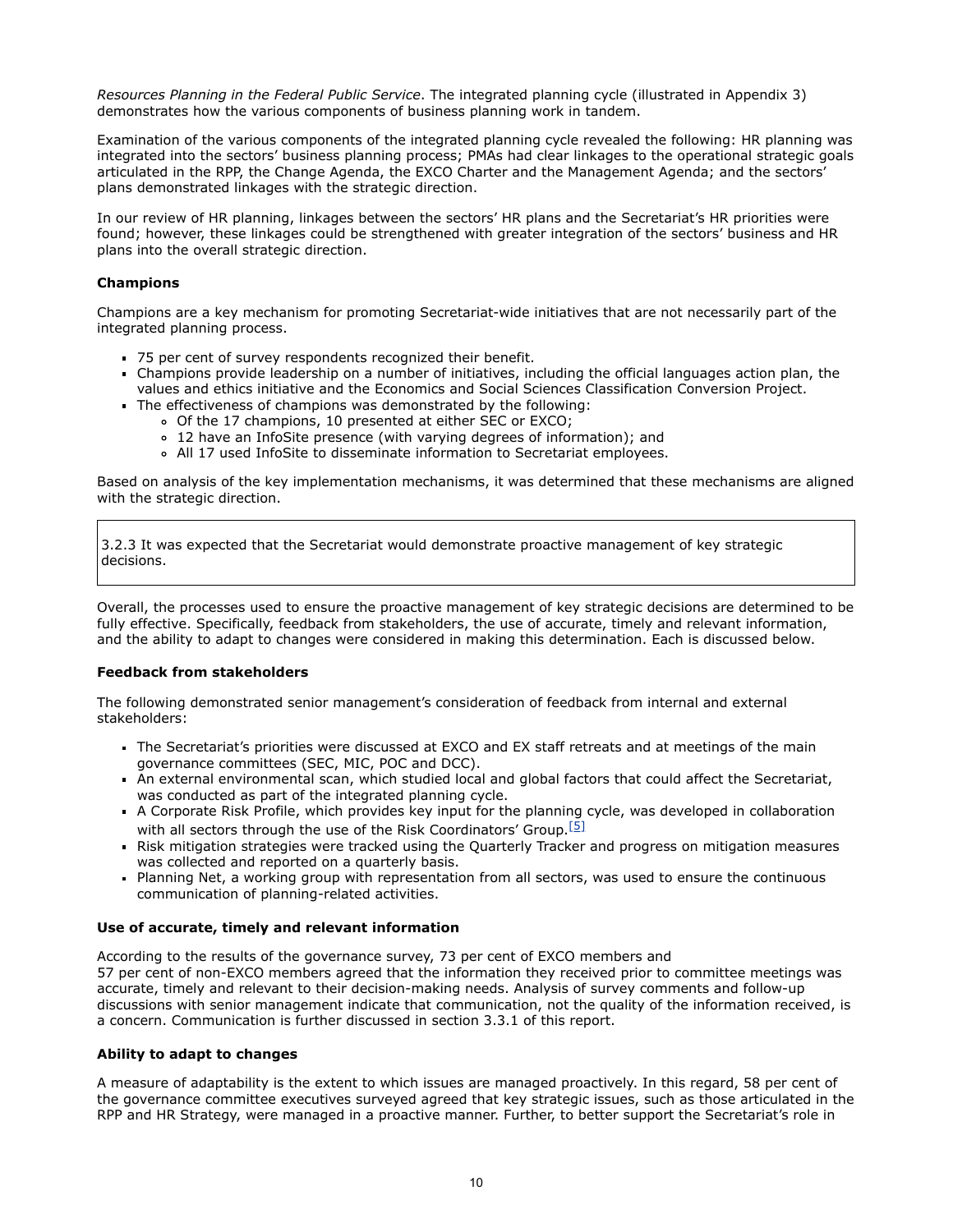implementing Canada's Economic Action Plan, a temporary committee of senior executives, chaired by the Associate Secretary, was formed to meet regularly and discuss emerging issues and priorities.

### **3.3 Area of Focus No. 3: Does the governance framework facilitate transparent, effective and efficient decision making?**

#### **Conclusion**

The governance framework enables transparent, effective and efficient decision making in most respects. Strengths include effective communication and cohesiveness among EXCO members, which allows for a clear understanding of their roles and responsibilities. Opportunities for improvement include:

- More effective communication of decisions and decision-making processes to Secretariat staff below the executive management level;
- More effective and efficient use of the Directors Coordinating Committee; and
- Greater integration and discussion of risks across committees.

Detailed audit results in support of this conclusion are presented by audit objective.

3.3.1 It was expected that decision making would be transparent and decisions would be well understood by senior management and Secretariat employees.

Overall communication of decisions and decision-making processes is strong at the EXCO level, though could be improved below the EXCO level.

#### **Communication – EXCO**

The governance framework supports effective communication of decisions and decision-making processes among EXCO members.

- 73 per cent of EXCO members surveyed felt that decisions were effectively communicated.
- EXCO members receive weekly debriefs of deputy minister–level committee deliberations and Secretariat governance committee decisions and issues.

#### **Communication – below the EXCO level**

In contrast, communication of decisions below the EXCO level is not as effective.

- According to the results of the 2008 Public Service Employee Survey, 45 per cent of Secretariat employees agreed that communication effectively flowed from senior management.
- 52 per cent of non-EXCO respondents to the governance survey felt that decisions were effectively communicated.

The key methods used for informing Secretariat employees of senior management decisions are:

- EXCO debriefs Assistant secretaries disseminate information received at EXCO meetings to their direct reports at their respective management meetings, and the information is then filtered downward to staff; and
- Corporate communications The Corporate Communications branch of the Strategic Communications and Ministerial Affairs Sector disseminates information through TBS In-Brief email announcements and postings on InfoSite, the Secretariat's intranet site.

Dissemination of the information received through EXCO varies from sector to sector and is dependent on the individual EXCO member's efforts to communicate the information to his or her respective staff. In addition, the terms of reference for EXCO includes a no substitute clause, which affects the dissemination of information when an EXCO member is unable to attend meetings.

Key decisions with Secretariat-wide impacts are usually communicated to employees through TBS In-Brief emails and postings on InfoSite. Several key governance committees, such as POC, MIC, CMC and MIC IM/IT, post their terms of reference, membership lists, agendas and records of discussion on InfoSite. The posting of records of discussion, however, is not always done in a timely manner.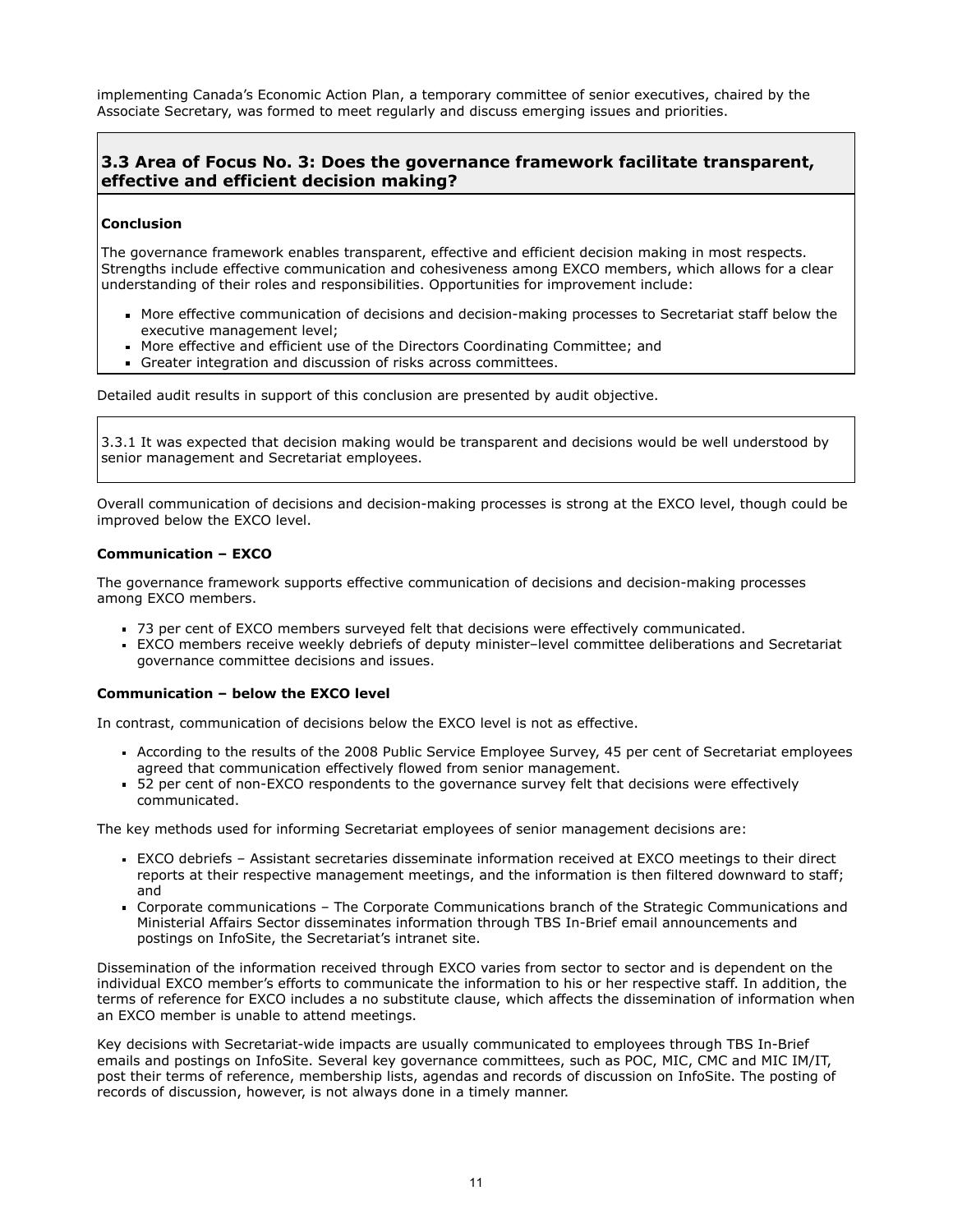3.3.2 It was expected that there would be clear roles, responsibilities and procedures for making decisions and for exercising authorities.

#### **Clarity of roles and responsibilities**

Overall, clear roles, responsibilities and procedures are established for the individual governance committees. Terms of reference exist for all committees; some of the committees post theirs on InfoSite. Authority for decision making is generally described in the terms of reference and is consistent with practices described in the records of discussion. The EXCO Charter clearly describes the committee's principles and the behaviours expected of its members. EXCO members revalidated and re-signed their Charter in October 2009.

The work performed by P&P's Committee Secretariat has contributed to the overall clarity of roles, responsibilities and procedures. The Committee Secretariat produced *Executive Committees – Summary of Protocols and Procedures*, which contains clear and comprehensive administrative procedures, standard templates for agendas and presentation decks, and committees' terms of reference.

Attention to the following could serve to further clarify roles, responsibilities and procedures:

- SEC's function is not described on InfoSite, even though it is considered to be a key governance committee.
- The information found on InfoSite about POC's and MIC's responsibilities is inconsistent with documentation stored in the Records/Document/Information Management System (RDIMS).
- **POC's level of authority is unclear among some stakeholders.**
- The process for reporting MIC subcommittee outcomes to MIC is not clear.

3.3.3 It was expected that the Secretariat's decision-making process would demonstrate due regard for efficiency.

Overall, the decision-making process demonstrates due regard for efficiency, and the general perception among senior managers is that their time is used efficiently. More effective use of DCC and MIC subcommittees would enhance overall efficiency.

#### **Use of senior management's time**

According to the governance survey, EXCO members allocated on average 20 hours per month to committees and non-EXCO members allocated 12 hours per month.

- 55 per cent of survey respondents felt that their time was used efficiently for committee work.
- 65 per cent of respondents agreed that they took the right amount of time to review and approve strategic decisions, while 20 per cent disagreed. The respondents who disagreed indicated that committees are challenged with time constraints, leaving insufficient time for discussion and review of certain agenda items.

#### **Efficiency of interrelationships between committees**

In both survey responses and discussions with senior management, there was a general sense that DCC is not adequately leveraged. Senior management recognized the value that an effective and efficient DCC could bring to the governance framework, pointing out that DCC consultation generally resulted in more refined and better developed products. However, DCC advice is inconsistently incorporated into presentations that were subsequently tabled before assistant secretary–level committees. Moreover, issues raised at DCC meetings were inconsistently communicated to senior management. As a result, discussions did not leverage previous consultations, contributing to the inefficient use of executive management and directors' time.

Assistant secretaries also indicated that the quantity of information received by POC could be reduced if the work performed by DCC were better leveraged, which would contribute to a more efficient use of POC members' time.

In terms of other committees feeding into the senior-level governance structure, there was a general sense that the survey's respondents are not fully aware of the mandate or role of these committees. For example, MIC subcommittees are seen to be relevant and to add value, although only 41 per cent of the governance survey respondents felt that they led to more effective and efficient MIC deliberations while 38 per cent did not know. While these results do not provide assurance regarding the efficient use of these committees, they indicate that further consideration in this area may be needed.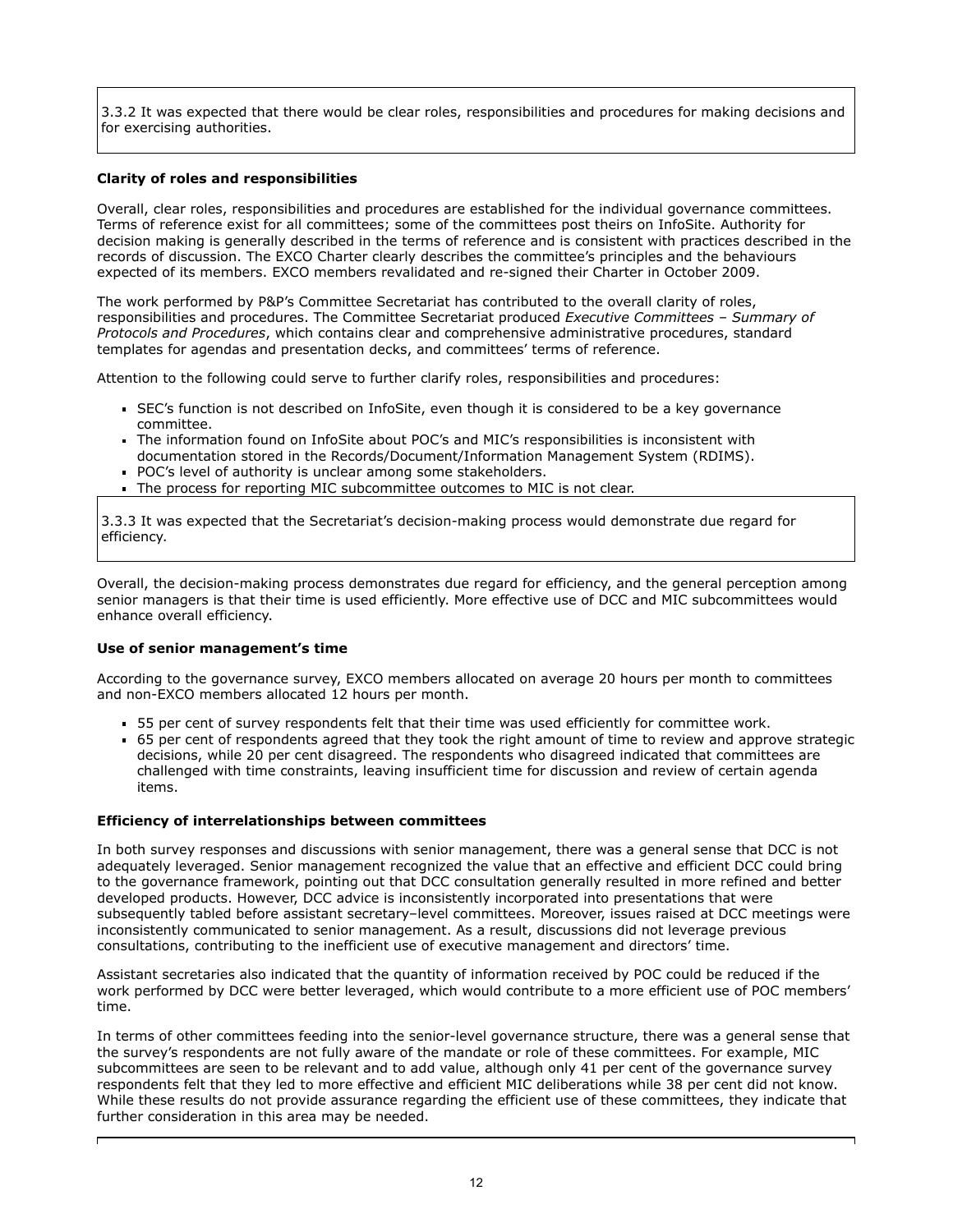3.3.4 It was expected that risk would be appropriately considered in the strategic-level decision-making process.

Overall, the extent to which risk is appropriately considered in the strategic-level decision-making process is deemed somewhat effective. Opportunities for improvement exist, specifically regarding the integration and discussion of risk across the committees.

During our audit examination, we observed that the Secretariat was considering risk from three different perspectives: at the organization-wide level, at the sector-wide level and at the committee decision-making level. Consideration of risk at the transactional or operational level was not examined, as this was outside the audit's scope.

#### **Risk at the organization-wide and sector-wide levels**

From an organization-wide perspective, the Secretariat has made progress with the development of the Corporate Risk Profile, which has evolved since its inception three years ago. Development of the Corporate Risk Profile involved input from all sectors through the Risk Coordinators' Group and discussion at several governance committee meetings, including GCAC. The Quarterly Tracker has been used to track the progress of mitigation strategies against the risks identified in the Corporate Risk Profile. At the sector-wide level, risks and mitigation strategies were identified in the sectors' business plans.

#### **Risk at the committee level**

From a committee-level perspective, the integration of risk into decision making is not consistently practiced across committees. POC is the only committee for which there is consistent evidence of risk's integration into discussions. Some members of senior management singled out POC's approach as a best practice, given the high calibre of presentations submitted for discussion. This view was supported by our review of POC presentation material, in which we observed risks and mitigation strategies outlined. The most recent POC template clearly requires that risk be identified for any policy renewal issue to be presented before POC.

Generally, no evidence of the integration of risk into decision making was found in our review of the records of discussion of the other committees. Our interviews with senior managers revealed that they perceive risk considerations to be implicit rather than explicit. The results of the governance survey support this perception: 33 per cent of respondents agreed that risk considerations were either formally or informally presented and/or discussed in the decision-making process (among the EXCO members surveyed, 33 per cent disagreed with this statement) and 22 per cent of respondents agreed that the Corporate Risk Profile was specifically considered when senior management made key strategic and operational decisions.

## **3.4 Area of Focus No. 4: Does the governance framework support accountability and continuous improvement?**

#### **Conclusion**

The governance framework supports accountability and continuous improvement. Opportunities for improvement include:

- More effective communication of the processes and accountabilities of key governance committees to Secretariat staff below the executive management level; and
- Incorporating self-assessments into the ongoing activities of all committees.

Detailed audit results in support of this conclusion are presented by audit objective.

3.4.1 It was expected that a governance structure would be established and support accountability.

Effective oversight bodies are established (see Section 1.2 of this report) and accountability for decision making is communicated. However, more work is required to ensure that the processes and accountabilities of key governance committees such as SEC, EXCO and POC are clearly understood.

#### **Establishment of oversight bodies**

Our review of committee agendas and records of discussion showed evidence of regular meetings on topics both relevant to the Secretariat's mandate and priorities and consistent with the committees' respective mandates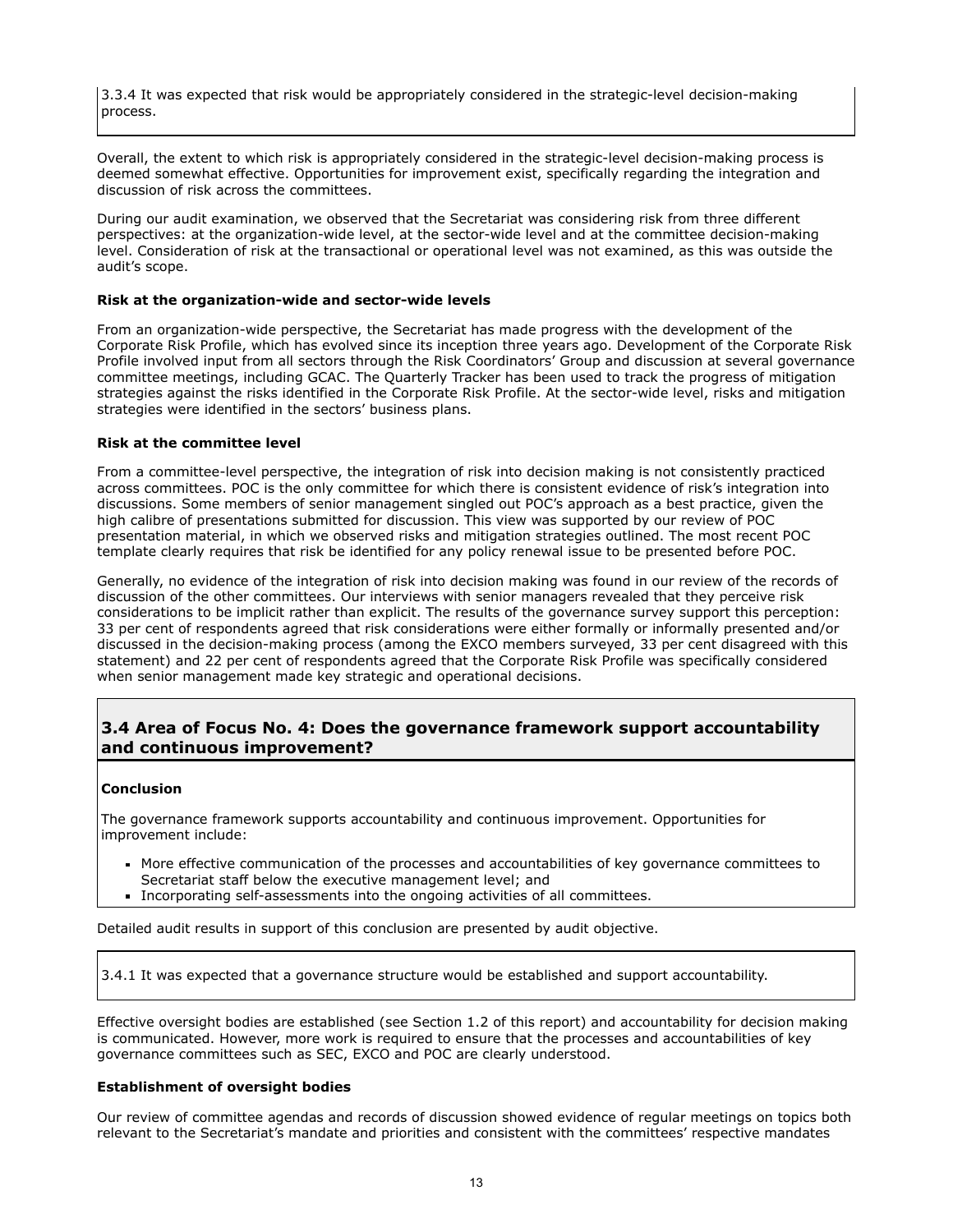and terms of reference.

The senior committees, SEC and EXCO, were very much involved in the review and approval of day-to-day internal management issues related to the operation and management of the Secretariat as well as in areas that support the Secretariat's mandate.

The following table shows the number $[6]$  of agenda items for the period under audit, which was between January 1, 2008 and June 30, 2009, categorized by each of the Treasury Board's mandate areas and by the Secretariat's internal management topics.

| <b>Committee</b>             | Number of agenda items by mandate area |                              |                                     | Number of internal management<br>agenda items <sup>[2]</sup> |
|------------------------------|----------------------------------------|------------------------------|-------------------------------------|--------------------------------------------------------------|
|                              | <b>Management</b><br>office role       | <b>Budget</b><br>office role | <b>People</b><br>management<br>role |                                                              |
| <b>SEC</b>                   | 17                                     | 12                           | 3                                   | 102                                                          |
| EXCO                         | $\overline{4}$                         | $\mathbf{1}$                 | $\overline{3}$                      | 95                                                           |
| MIC                          | $\mathbf 0$                            | $\mathbf 1$                  | $\pmb{0}$                           | 53                                                           |
| MIC HR                       | $\mathbf 1$                            | $\pmb{0}$                    | $\mathbf 0$                         | 49                                                           |
| <b>MIC</b><br>Accommodations | $\pmb{0}$                              | $\pmb{0}$                    | $\pmb{0}$                           | $\,8\,$                                                      |
| MIC IM/IT                    | $\pmb{0}$                              | $\pmb{0}$                    | $\pmb{0}$                           | 33                                                           |
| POC                          | 59                                     | 27                           | 5                                   | 17                                                           |
| CMC                          | $\pmb{0}$                              | $\pmb{0}$                    | $\pmb{0}$                           | 44                                                           |
| <b>SHRC</b>                  | $\mathbf 0$                            | $\mathbf 0$                  | $\mathbf 0$                         | 26                                                           |
| <b>DCC</b>                   | 34                                     | 12                           | $\overline{7}$                      | 29                                                           |
| <b>Total</b>                 | 115                                    | 53                           | 18                                  | 456                                                          |

Agenda Items of the Secretariat's Committees

Because PSAS and PDG were partially included in the audit's scope, the agenda items of these program sector– specific committees were examined to find evidence of linkages with the main governance committees. Analysis of their agenda items demonstrated that linkages exist. Specifically, PSAS's agenda contained 18 management office role items and 18 budget office role items, and PDG's agenda contained 22 management office role items and 19 budget office role items. Thus, PSAS and PDG are active in providing input on topics that are relevant to the main governance committees.

As GCAC–Stream 1 and the Evaluation Committee were also partially included in the audit's scope, their agenda items were examined to determine whether linkages to the other governance committees exist. The results of this analysis are as follows:

GCAC–Stream 1 handled 34 agenda items during the audit period, not including agenda items related to the committee's administration. Of the 34 agenda items, 5 had linkages to other governance committees. Specifically, 3 agenda items concerned the Secretariat's Corporate Risk Profile, 1 dealt with Corporate Services transition, and 1 involved Canada's Economic Action Plan.

The Evaluation Committee handled 21 agenda items, not including agenda items related to the committee's administration. Of the 21 agenda items, there was 1 linkage to the other governance committees. Specifically, it involved the Secretariat's Program Activity Architecture.

#### **Effectiveness of oversight bodies**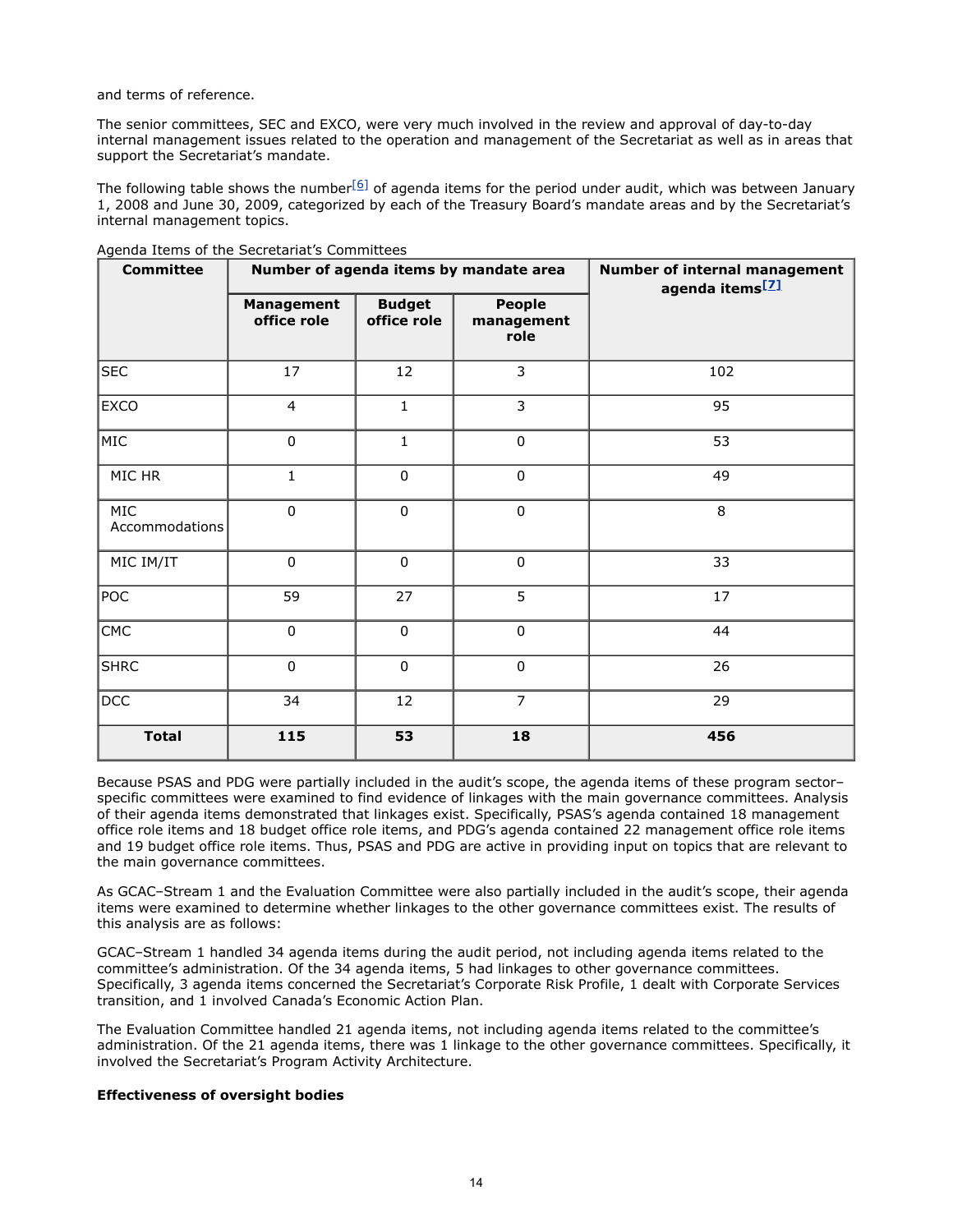Overall, the results of our survey were positive with respect to senior management's view of the governance structure and its effectiveness: 78 per cent of respondents felt that the Secretariat's governance structure was effective, and 83 per cent thought that the committees added value to the overall governance process.

#### **Communication of accountabilities**

Information on the governance structure and the committees' accountabilities is available to all Secretariat employees through InfoSite. The governance section of InfoSite contains comprehensive information on POC, MIC and CMC and provides varying degrees of information on EXCO and the MIC subcommittees. The fact that information on the governance structure is available was reflected in our survey results. All of the EXCO members and 76 per cent of the non-EXCO members surveyed indicated that they understood their accountabilities and responsibilities within the governance structure.

3.4.2 It was expected that decisions would be tracked and monitored.

We found that most governance committees track and monitor decisions by maintaining committee records of discussion and forward agendas.

### **Committee records of discussion**

All governance committees maintain records of discussion with the exception of SEC and EXCO, the two main decision-making bodies.

We found that while SEC's discussions are not formally documented, its key decisions are verbally communicated at EXCO meetings. We also found that EXCO does not maintain records of discussion. While EXCO is mainly an information-sharing committee, it did, on occasion, make final decisions on issues referred to it by main governance committees such as POC, MIC and CMC.

DCC did not maintain records of discussion during the period under audit. However, as a result of the POC Moving Forward self-assessment exercise, DCC now maintains records of discussion, which are expected to be posted on InfoSite.

#### **Committee agendas and forward agendas**

We found that committees use forward agendas to track and monitor items for future meetings; however, discussions with senior management revealed that forward agendas could be improved as useful tools for strategic planning and consultation.

3.4.3 It was expected that the decision-making process would be periodically assessed and improved.

#### **Management's assessment of committee decision-making processes**

The Committee Secretariat's ongoing analysis and assessment of committee processes, procedures and membership have contributed to the overall effectiveness of the governance structure. For example, in the fall of 2009, the Committee Secretariat developed the integrated committee planner, a tool to track agenda items as they progress through the various committees toward approval.

In addition, POC and MIC undertook self-assessment exercises in the past year, which focussed on improving decision-making processes and committee effectiveness. Incorporating self-assessments into the ongoing activities of all committees would enable continuous improvement of the governance framework.

# **Overall Conclusion**

**Overall, the Secretariat's governance framework is well established and generally working as intended. The structures and processes in place adequately address the Secretariat's needs for effective governance. A number of recommendations to further enhance governance are outlined in the section below.**

The Assurance Statement presented at the outset of this report provides details regarding the audit methodology and the level of assurance for this conclusion.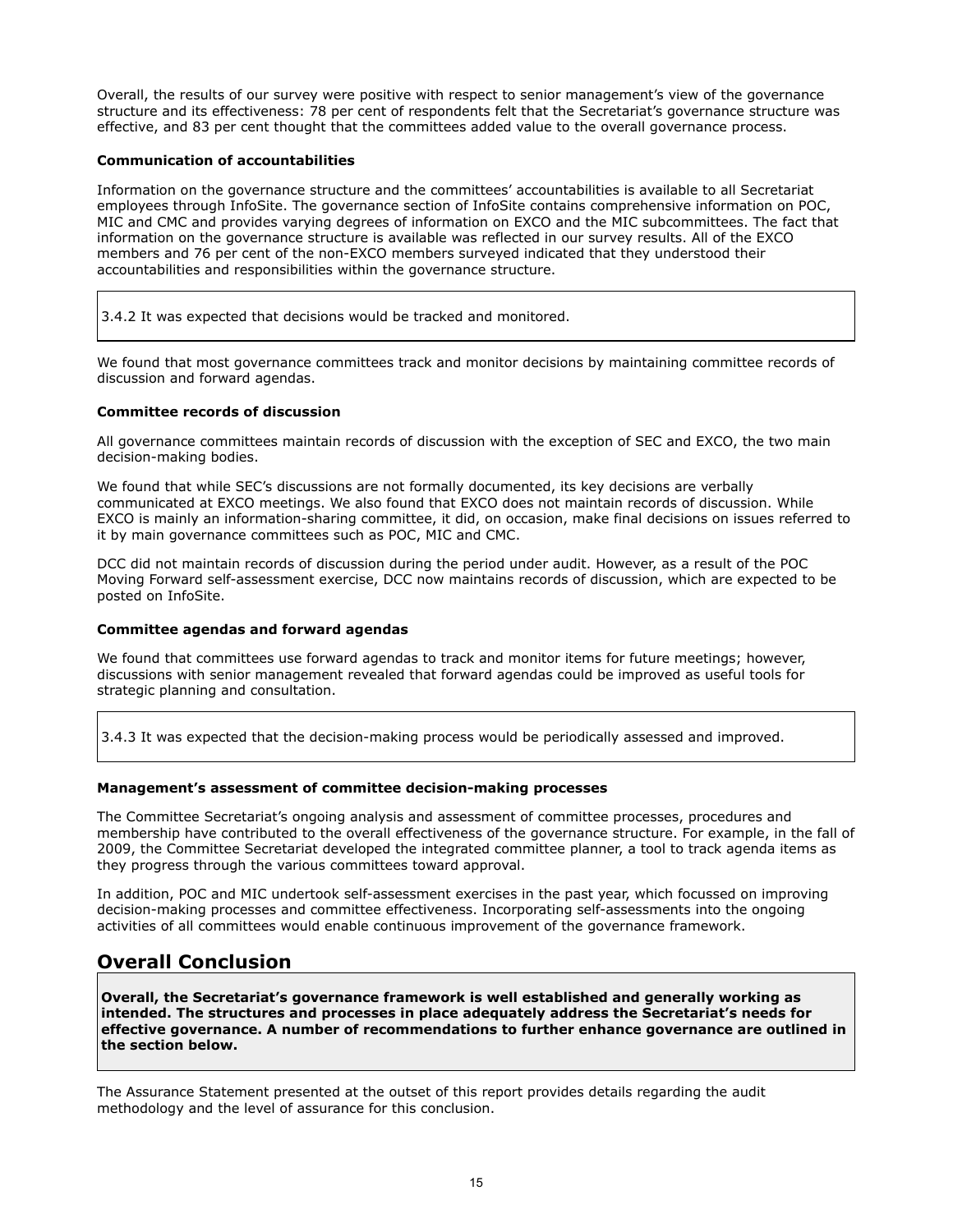# **Audit Recommendations**

It is recommended that the Secretariat:

- 1. Implement mechanisms to further enhance governance committee planning, with emphasis on stakeholder engagement, forward agenda management and linkages among the various committees;
- 2. Improve overall communication of senior management decisions to Secretariat staff with emphasis on the following:
	- Improving Executive Committee (EXCO) members' communication to staff of EXCO discussions and debriefs; and
	- Maintaining up-to-date records of discussion for the committees that currently have information posted on InfoSite;
- 3. Revisit the role of the Directors Coordinating Committee (DCC) and its relationship to the senior-level governance committees with a view to enhancing the efficiency, effectiveness and communication DCC outcomes; and
- 4. Continue the integration of risk management principles into the governance framework to ensure that risk is adequately considered in the decision-making process.

A management action plan has been developed by the Secretariat and is presented in Appendix 2.

# **Appendix 1: Audit Criteria**

This appendix presents the objectives and associated criteria applied in the audit of the Secretariat's governance framework.

The following 4-scale rating system was developed to communicate the audit team's opinion of the relative significance of each finding and to facilitate the prioritization of potential corrective actions.

| Rating                  | <b>Description</b>                                                |
|-------------------------|-------------------------------------------------------------------|
| $ 1 -$ Fully effective  | No action was required; all elements were working as intended.    |
| 2 - Mostly effective    | Mostly working as intended; more work was required in some areas. |
| 13 - Somewhat effective | Some elements were in place; however, key deficiencies existed.   |
| 4 – Not effective       | Significant management attention was needed to improve practices. |

#### **4-scale rating system**

**Area of Focus No. 1: Does the governance framework support the execution of the Secretariat's core mandate and priorities?**

| <b>Audit Objective</b>                                                                                                                                                                                                                | <b>Audit Criteria</b>                                                                                     | Rating                   |
|---------------------------------------------------------------------------------------------------------------------------------------------------------------------------------------------------------------------------------------|-----------------------------------------------------------------------------------------------------------|--------------------------|
| 1.1 To assess the extent to which the<br>governance framework supports the<br>Secretariat's mandate and priorities as they<br>relate to Treasury Board's management office<br>role, budget office role and people management<br>role. | The governance structure supports<br>the Secretariat's mandate relating to<br>the management office role. | $1 -$ Fully<br>effective |
|                                                                                                                                                                                                                                       | The governance structure supports<br>the Secretariat's mandate relating to<br>the budget office role.     | 2 – Mostly<br>effective  |
|                                                                                                                                                                                                                                       | The governance structure supports<br>the Secretariat's mandate relating to<br>the people management role. | 2 – Mostly<br>effective  |
|                                                                                                                                                                                                                                       | The governance framework is aligned                                                                       | $1 -$ Fully              |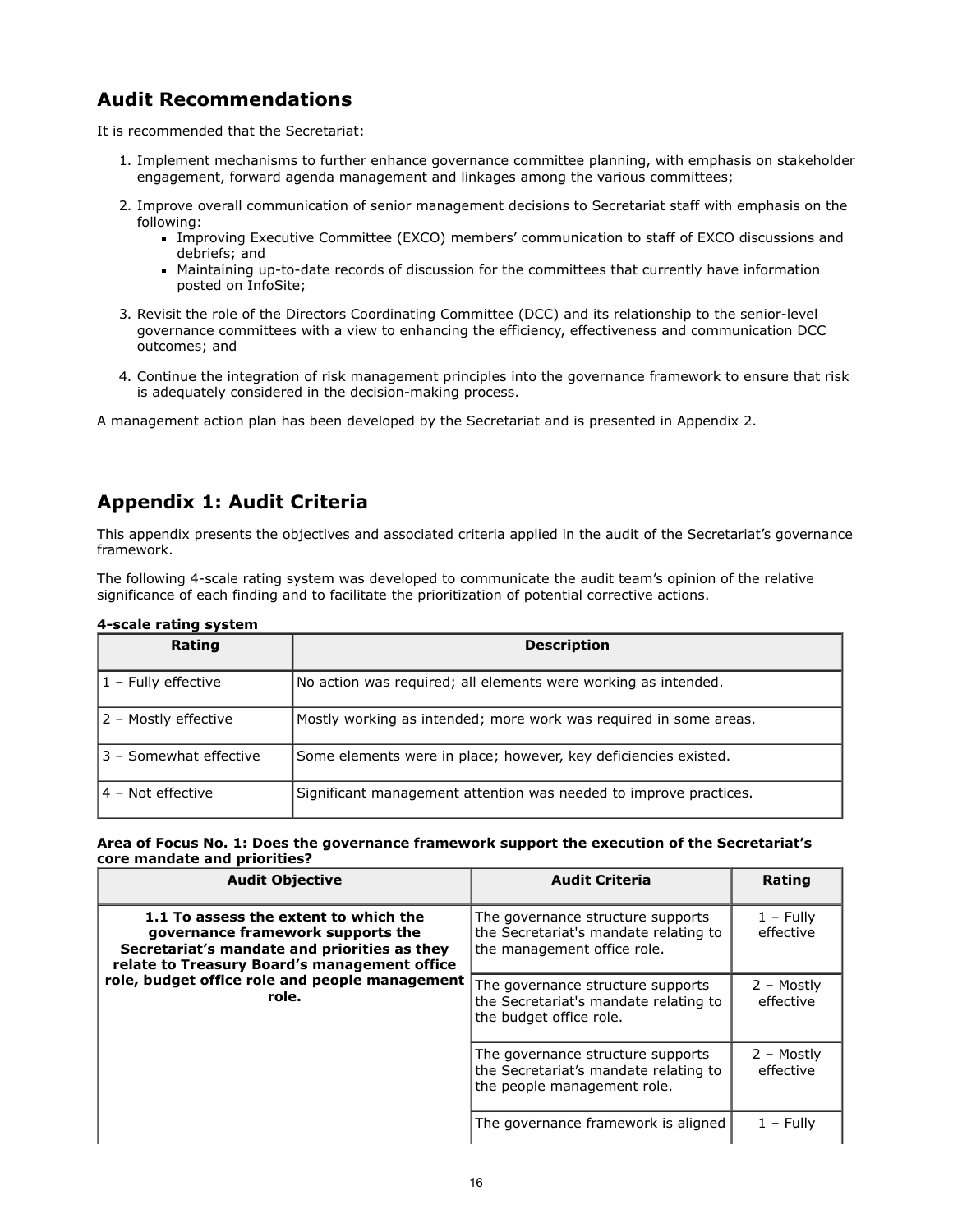#### **Area of Focus No. 2: Does the governance framework support and facilitate strategic direction setting?**

| <b>Audit Objective</b>                                                                                                                                                                                        | <b>Audit Criteria</b>                                                                                                                                                                                            | Rating                   |
|---------------------------------------------------------------------------------------------------------------------------------------------------------------------------------------------------------------|------------------------------------------------------------------------------------------------------------------------------------------------------------------------------------------------------------------|--------------------------|
| 2.1 To assess the extent to which the overall<br>strategic direction is developed and articulated<br>and is well understood throughout the                                                                    | Strategic direction and objectives are<br>established.                                                                                                                                                           | $1 - Fully$<br>effective |
| Secretariat.                                                                                                                                                                                                  | All key functions are involved in the<br>establishment of strategic objectives.                                                                                                                                  | $1 -$ Fully<br>effective |
|                                                                                                                                                                                                               | Strategic direction is effectively<br>communicated.                                                                                                                                                              | $1 -$ Fully<br>effective |
|                                                                                                                                                                                                               | Governance processes have a<br>strategic focus.                                                                                                                                                                  | 2 - Mostly<br>effective  |
| 2.2 To assess the extent to which key<br>implementation mechanisms such as business<br>plans, HR plans, executive PMAs and the use of<br>champions are aligned with the Secretariat's<br>strategic direction. | The organization has in place<br>operational plans and objectives<br>aimed at achieving its strategic<br>direction.                                                                                              | 2 - Mostly<br>effective  |
|                                                                                                                                                                                                               | HR planning is aligned with strategic<br>and business planning.                                                                                                                                                  | 2 - Mostly<br>effective  |
|                                                                                                                                                                                                               | PMAs formally define responsibilities<br>and performance expectations and<br>link to operational and strategic<br>goals.                                                                                         | $1 -$ Fully<br>effective |
|                                                                                                                                                                                                               | Champions promote their respective<br>programs, consult employees on<br>implementation issues and report<br>periodically to EXCO.                                                                                | $1 -$ Fully<br>effective |
| 2.3 To assess the extent to which strategic<br>decisions are proactively managed.                                                                                                                             | Feedback from stakeholders drives<br>strategic planning.                                                                                                                                                         | $1 - Fully$<br>effective |
|                                                                                                                                                                                                               | Strategic planning gives due<br>consideration to factors such as the<br>external environment, risks,<br>stakeholders, available resources,<br>organizational strengths and<br>weaknesses, and potential impacts. | $1 -$ Fully<br>effective |
|                                                                                                                                                                                                               | Strategic decisions are based on<br>accurate, timely and relevant<br>information.                                                                                                                                | $1 -$ Fully<br>effective |

### **Area of Focus No. 3: Does the governance framework facilitate transparent, effective and efficient decision making?**

| <b>Audit Objective</b>                                                                                                                                        | <b>Audit Criteria</b>                               | Rating                    |
|---------------------------------------------------------------------------------------------------------------------------------------------------------------|-----------------------------------------------------|---------------------------|
| 3.1 To assess the extent to which decisions are<br>made in a transparent manner and are well<br>understood by senior management and<br>Secretariat employees. | Decisions are effectively<br>communicated to staff. | 3 - Somewhat<br>effective |
|                                                                                                                                                               |                                                     |                           |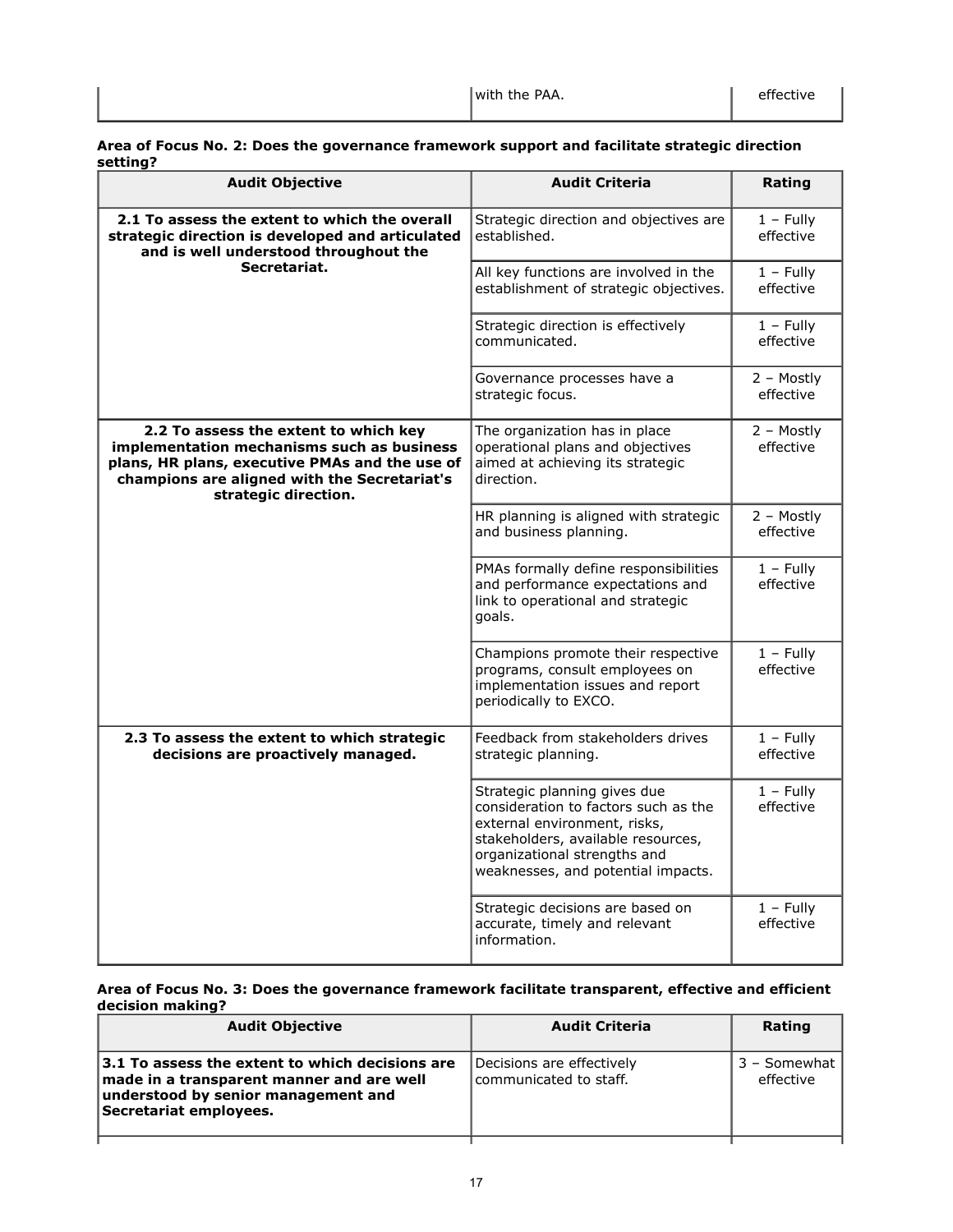| 3.2 To assess the extent to which there are clear There are clear roles, responsibilities<br>roles, responsibilities and procedures for<br>making decisions and exercising authorities? | and procedures for making decisions<br>and exercising authorities.        | 2 - Mostly<br>effective     |
|-----------------------------------------------------------------------------------------------------------------------------------------------------------------------------------------|---------------------------------------------------------------------------|-----------------------------|
| 3.3 To assess the extent to which the decision-<br>making process demonstrates due regard for<br>efficiency.                                                                            | The decision-making process<br>demonstrates due regard for<br>efficiency. | 2 - Mostly<br>effective     |
| $ 3.4$ To assess the extent to which risk is<br>appropriately considered in the strategic-level<br>decision-making process.                                                             | Risk considerations serve to support<br>business decisions.               | $3 -$ Somewhat<br>effective |

#### **Area of Focus No. 4: Does the governance framework support accountability and continuous improvement?**

<span id="page-19-1"></span><span id="page-19-0"></span>

| <b>Audit Objective</b>                                                                                                         | <b>Audit Criteria</b>                                                                                                                                                                              | Rating                   |
|--------------------------------------------------------------------------------------------------------------------------------|----------------------------------------------------------------------------------------------------------------------------------------------------------------------------------------------------|--------------------------|
| 4.1 To assess the extent to which a governance<br>structure is established and supports<br>accountability. <sup>[8]</sup>      | Effective oversight bodies are<br>established.                                                                                                                                                     | $1 -$ Fully<br>effective |
|                                                                                                                                | Authority, responsibility and<br>accountability are clearly<br>communicated.                                                                                                                       | 2 – Mostly<br>effective  |
| 4.2 To assess the extent to which decisions are<br>tracked and monitored. <sup>[9]</sup>                                       | Decisions are tracked and monitored.                                                                                                                                                               | 2 – Mostly<br>effective  |
| 4.3 To assess the extent to which the process<br>for decision making is periodically assessed and<br>improved. <sup>[10]</sup> | The process for decision making is<br>periodically assessed and improved.                                                                                                                          | $1 -$ Fully<br>effective |
|                                                                                                                                | Committees should assess their<br>performance and the adequacy and<br>appropriateness of their governance<br>processes (charter, forward agenda/<br>calendar, governance<br>structure/activities). | 2 - Mostly<br>effective  |
|                                                                                                                                | External and internal environments<br>are monitored to determine whether<br>there is a need to re-evaluate the<br>organization's objectives, policies and<br>control environment.                  | $1 -$ Fully<br>effective |

# <span id="page-19-2"></span>**Appendix 2: Management Action Plan**

## **Recommendation 1:**

**Implement mechanisms to further enhance governance committee planning, with emphasis on stakeholder engagement, forward agenda management and linkages among the various committees.**

#### **Priority Ranking**: High

Agree. Management recognizes the importance of a proactive and strategic approach to committee agenda management, meaningful involvement of key stakeholders, and effective horizontal/vertical linkages among committees.

As part of ongoing management and continuous improvement, the following actions have already been **completed**:

Strengthen the approach to forward agenda development and tracking by: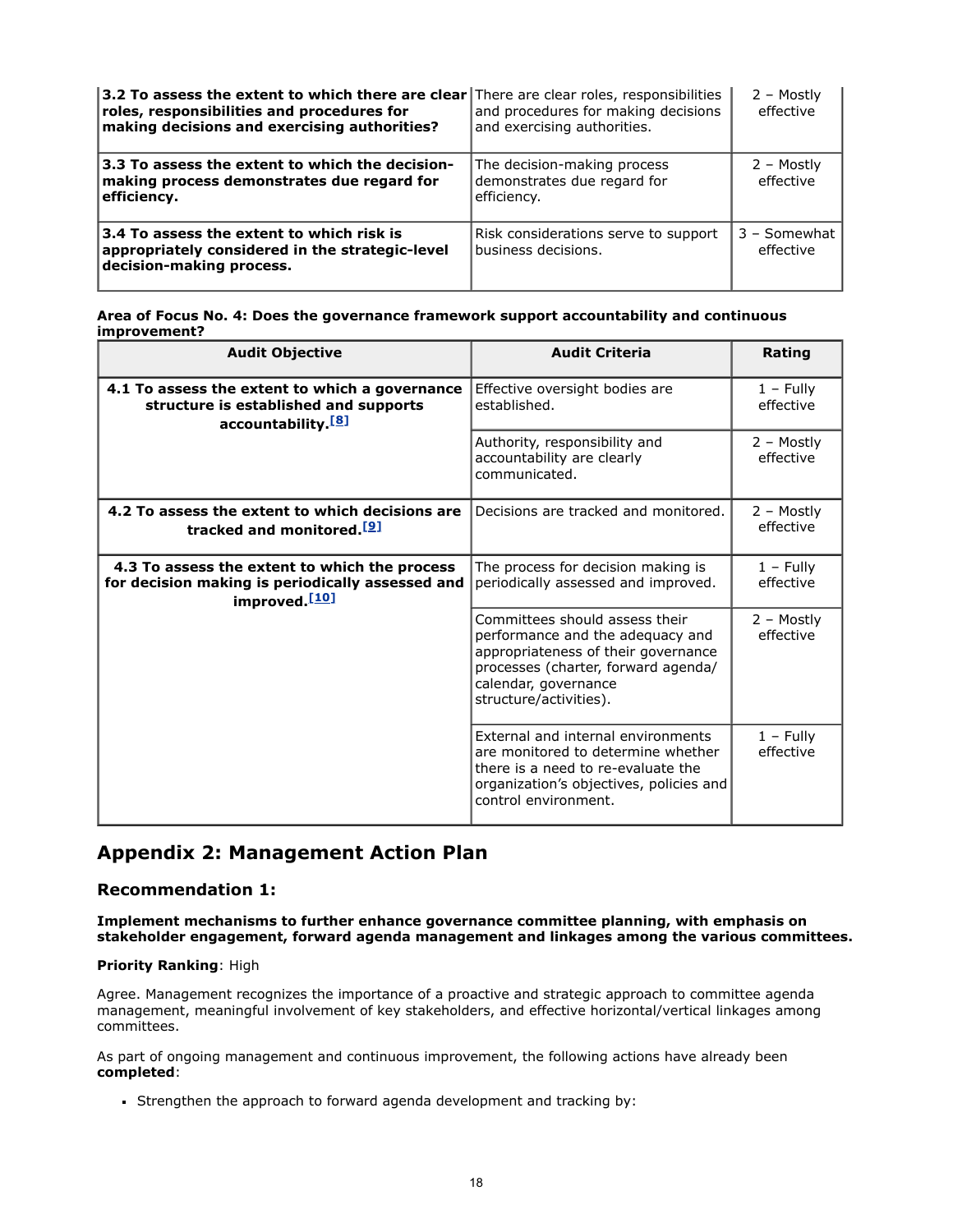- Creating a new tracker organized by Secretariat roles and showing the linkages between the governance committees and Strategic Forward Agenda items; and
- Ensuring that items destined for POC/MIC/CMC[\\*](#page-20-0) are reviewed by DCC or relevant MIC subcommittee.
- Circulate forward agenda at every meeting and schedule periodic (2–3 times per year) discussions of the POC/MIC/CMC forward agendas.

| <b>Management Action</b>                                                                                                                                                                                                                                                                                                                                      | <b>Completion</b><br><b>Date</b> | Office of<br>Primary<br><b>Interest</b><br>(OPI) |
|---------------------------------------------------------------------------------------------------------------------------------------------------------------------------------------------------------------------------------------------------------------------------------------------------------------------------------------------------------------|----------------------------------|--------------------------------------------------|
| The following actions will be completed in response to the audit findings:<br>• Revise committee terms of reference to clearly articulate roles and<br>responsibilities, strengthen the linkages among the various<br>committees (e.g. DCC and POC), and incorporate annual self-<br>assessments. Committee terms of reference will be posted on<br>InfoSite. | March 2010                       | P&P                                              |
| . Engage Planning Net in bimonthly updates/review of forward agenda<br>items.                                                                                                                                                                                                                                                                                 | December<br>2009                 | P&P                                              |

<span id="page-20-0"></span>\* Acronyms are defined in Appendix 4: List of Acronyms.

### **Recommendation 2:**

**Improve overall communication of senior management decisions to Secretariat staff with emphasis on the following:**

- **Improving Executive Committee (EXCO) members' communication to staff of EXCO discussions and debriefs; and**
- **Maintaining up-to-date records of discussion for the committees that currently have information posted on InfoSite.**

#### **Priority Ranking**: High

Agree. The decision-making process and integration of information are enhanced through improved communication and timely dissemination of outcomes throughout the organization.

As part of ongoing management and continuous improvement, the following action has already been **completed**:

Ensure that committee members understand the importance of their responsibility to debrief their respective organizations, consistent with the values and practices in the EXCO charter.

| <b>Management Action</b>                                                                                                                 | <b>Completion</b><br><b>Date</b> | Office of<br>Primary<br><b>Interest</b><br>(OPI) |
|------------------------------------------------------------------------------------------------------------------------------------------|----------------------------------|--------------------------------------------------|
| The following action will be completed in response to the audit findings:<br>Ensure timely posting of records of discussion on InfoSite. | March 2010                       | P&P/SCMA                                         |

## **Recommendation 3:**

**Revisit the role of the Directors Coordinating Committee (DCC) and its relationship to the seniorlevel governance committees with a view to enhancing efficiency, effectiveness and communication of DCC outcomes.**

**Priority Ranking**: Medium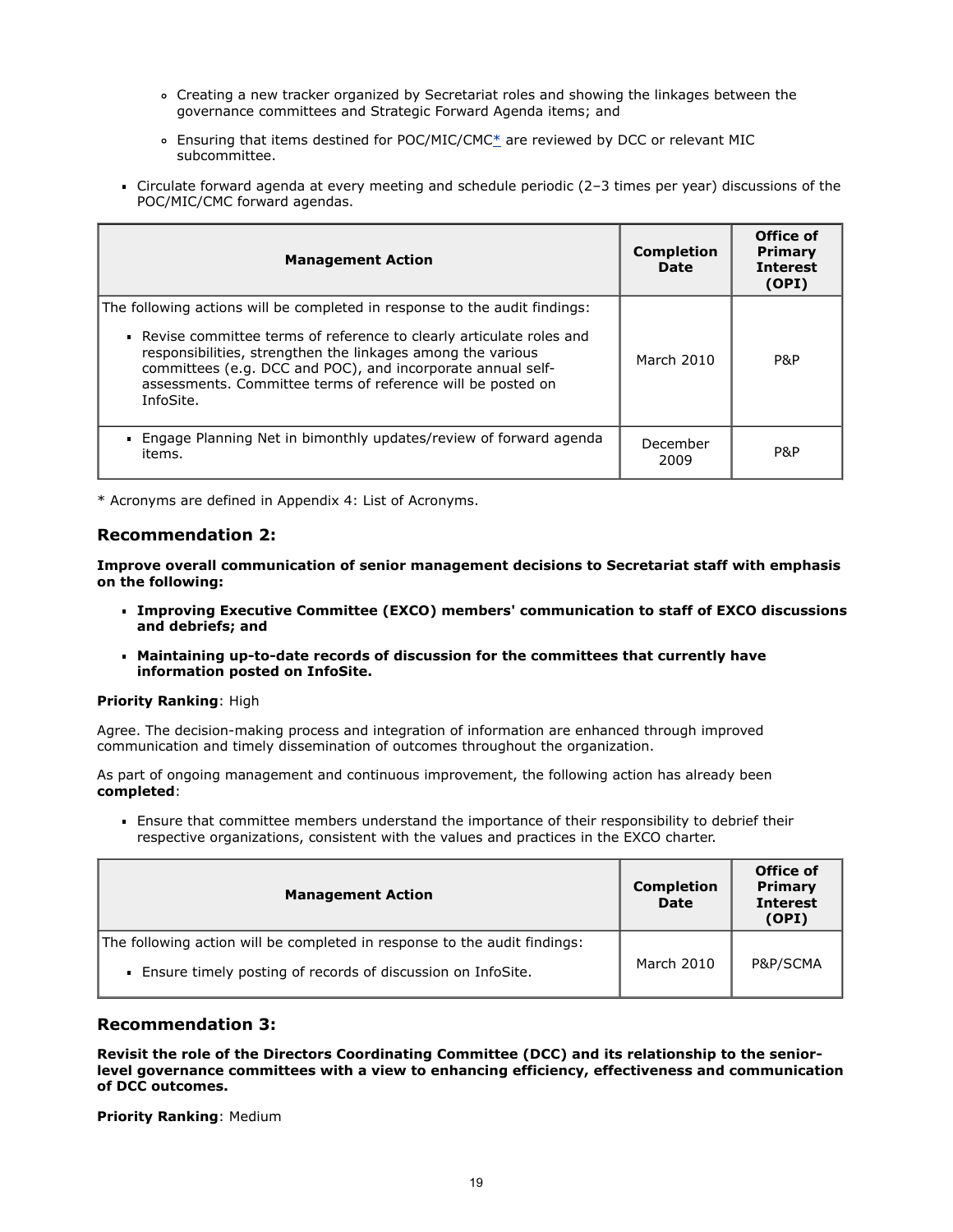Agree. An enhanced role and mandate for DCC will strengthen governance and decision making at the Secretariat.

As part of ongoing management and continuous improvement, the following actions have already been **completed**:

- Produce an "Outcomes of Discussion" document following each DCC meeting, include it in briefing material for MIC, POC and CMC, and make it available on InfoSite.
- Ensure that items tabled for POC/MIC/CMC discussion reflect DCC advice and direction.

| <b>Management Action</b>                                                                                                                                                                                             | <b>Completion</b><br><b>Date</b> | Office of<br>Primary<br><b>Interest</b><br>(OPI) |
|----------------------------------------------------------------------------------------------------------------------------------------------------------------------------------------------------------------------|----------------------------------|--------------------------------------------------|
| The following actions will be completed in response to the audit findings:<br>• Revise DCC's terms of reference to clarify its role in performing a<br>challenge function, and revisit DCC membership with assistant | March 2010                       | P&P                                              |
| secretaries.                                                                                                                                                                                                         |                                  |                                                  |

#### **Recommendation 4:**

**Continue the integration of risk management principles into the governance framework to ensure that risk is adequately considered in the decision-making process.**

#### **Priority Ranking**: Medium

Agree. The Secretary has identified the need to increase the use of risk-based approaches in all Secretariat work as one of two of the Secretariat's priorities for 2009–10 and 2010–11.

As part of ongoing management and continuous improvement, the following actions have already been **completed**:

- Continue to promote early consideration of risk in governance and integrated business planning through the annual Corporate Risk Profile process.
- Introduce EXCO week-ahead meetings to provide a forum to discuss short-term priorities, issues and operational risks.
- Integrate risk mitigation strategies into the Quarterly Tracker.

| <b>Management Action</b>                                                                                                                                                                                                                                                                                                                                 | <b>Completion</b><br>Date | Office of<br>Primary<br><b>Interest</b><br>(OPI) |
|----------------------------------------------------------------------------------------------------------------------------------------------------------------------------------------------------------------------------------------------------------------------------------------------------------------------------------------------------------|---------------------------|--------------------------------------------------|
| The following actions will be completed in response to the audit findings:<br>Develop a summary sheet template for all DCC presentations to<br>systematically consider risks, identify links to Secretariat priorities<br>and clarify desired outcomes of presentations. This will promote<br>consideration of risk throughout the governance structure. | March 2010                | P&P                                              |
| • Bring forward discussions to MIC on areas of risk identified in the<br>Corporate Risk Profile.                                                                                                                                                                                                                                                         | March 2010                | P&P                                              |

# **Appendix 3: The Secretariat's Integrated Planning Cycle**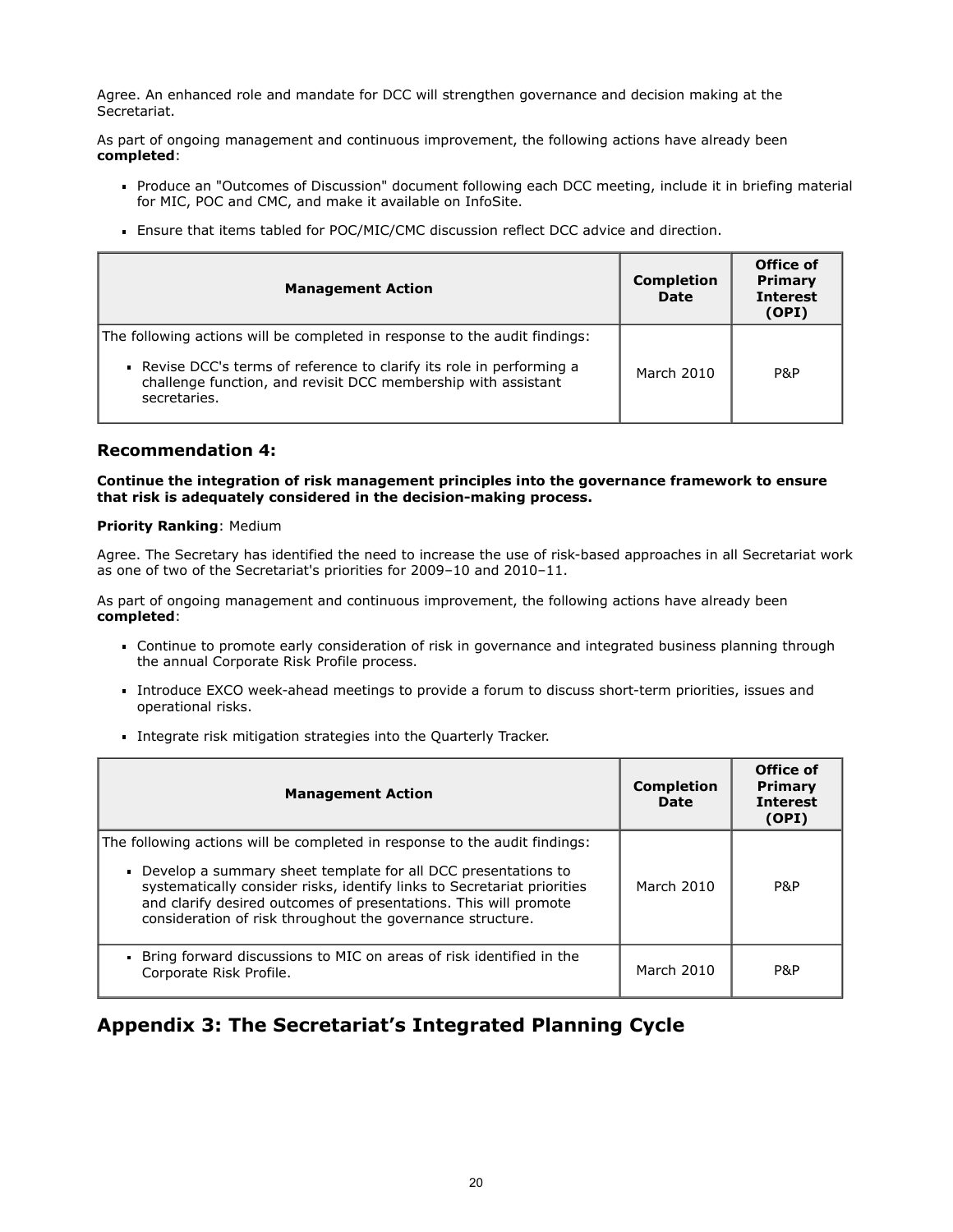

#### **[Diagram 2: Text version](http://www.tbs-sct.gc.ca/report/orp/2010/agf-acg-txt-eng.asp#diag2)**

#### **[Diagram 2: Display full size graphic](http://www.tbs-sct.gc.ca/report/orp/2010/image/image002-eng.gif)**

Source: Priorities and Planning, Presentation to MIC, October 2009

# **Appendix 4: List of Acronyms**

| <b>CMC</b>   | - Change Management Committee                                                              |
|--------------|--------------------------------------------------------------------------------------------|
| <b>CPSA</b>  | - Canada Public Service Agency                                                             |
| <b>CSS</b>   | - Corporate Services Sector                                                                |
| <b>DCC</b>   | - Directors Coordinating Committee                                                         |
| <b>DPR</b>   | - Departmental Performance Report                                                          |
| <b>EXCO</b>  | - Executive Committee                                                                      |
| <b>GCAC</b>  | - Government of Canada Audit Committee                                                     |
| <b>HR</b>    | - Human Resources                                                                          |
| <b>IBP</b>   | - Integrated Business Plan                                                                 |
| <b>IIA</b>   | - Institute of Internal Auditors                                                           |
| <b>MAF</b>   | - Management Accountability Framework                                                      |
| <b>MIC</b>   | - Management Infrastructure Committee                                                      |
| MIC IM/IT    | - Management Infrastructure Committee Information Management and Information<br>Technology |
| <b>OCEG</b>  | - Open Compliance and Ethics Group                                                         |
| <b>OCHRO</b> | - Office of the Chief Human Resources Officer                                              |
| P&P          | - Priorities and Planning Sector                                                           |
| <b>PAA</b>   | - Program Activity Architecture                                                            |
| <b>PDG</b>   | - Program Sector Director Generals                                                         |
| <b>PMA</b>   | - Performance Management Agreement                                                         |
| <b>POC</b>   | - Policy and Oversight Committee                                                           |
| <b>PSAS</b>  | - Program Sector Assistant Secretaries                                                     |